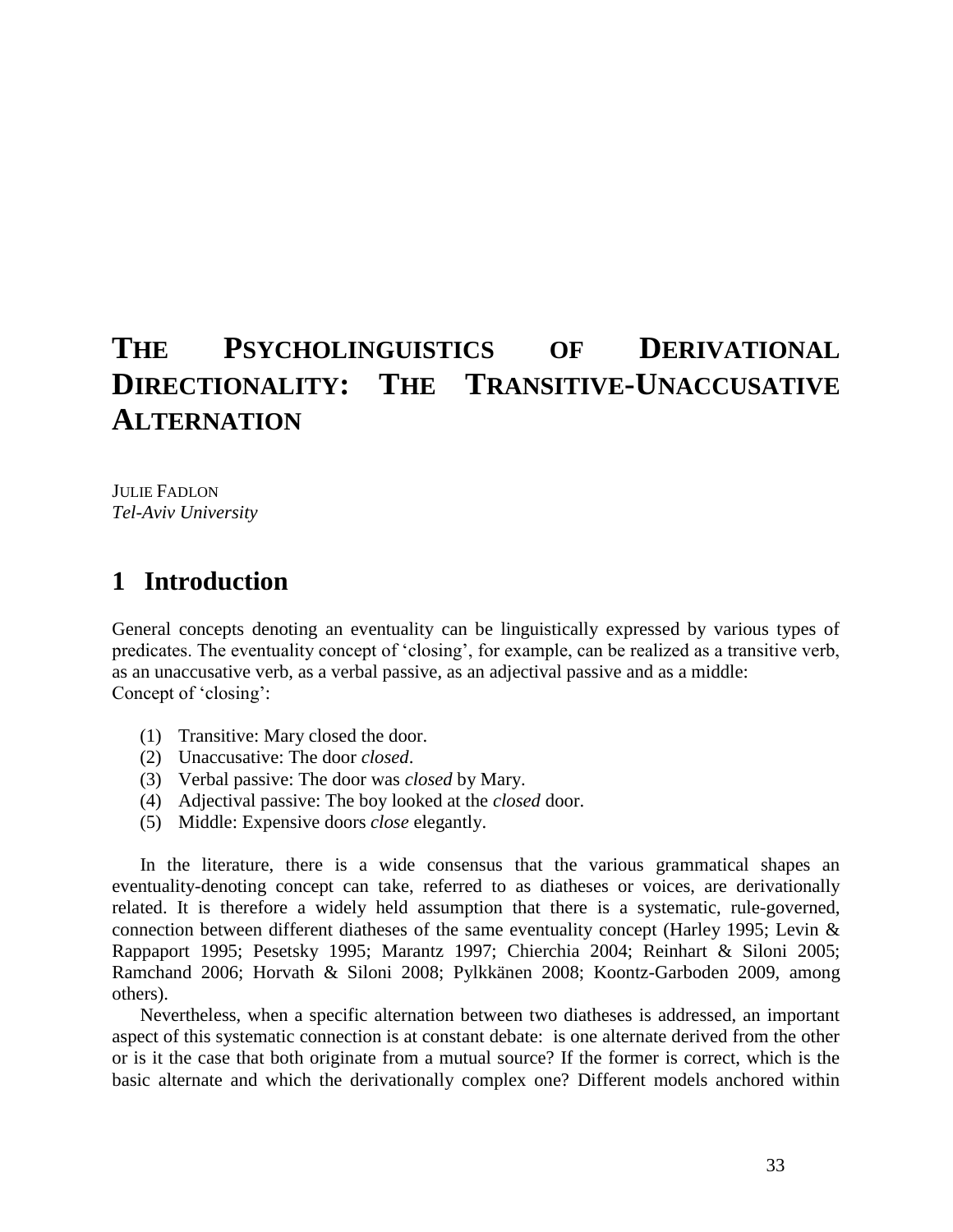diverse theoretical frameworks provide various conceptual, theoretical and distributional arguments to favor one derivational directionality route over the other.

The objective of this paper is to show that theory-independent psycholinguistic research can shed light on this debate. As the various views on derivational relationships were not formed to be purely theoretical entities but to constitute a model representation of psychologically real processes, I hold that derivational relationships should be reflected in speakers' perception. Accordingly, this research aims to provide insight into what alternate, if any, speakers perceive as derivationally more basic.

I present a cross-modal lexical priming study designed to examine how adult Hebrew speakers perceive derivational relationships. My empirical array for this purpose is the wellexamined transitive-unaccusative alternation used here as a case study. Since the verbal morphophonology of Hebrew renders it ideal for this type of investigation (as will be detailed below), the targeted population was adult native Hebrew speakers. The results of this empirical examination suggest that transitive verbs are perceived as derivationally basic, while their unaccusative equivalents are perceived as derived.

This paper is structured as follows: Section 2 presents the transitive-unaccusative alternation and brings a brief overview of the theoretical models suggested to capture the relationship between these two diatheses. In section 3 I propose a general hypothesis regarding the contextual effect a basic alternate should have on the retrieval of the derivationally complex one and discuss its specific predictions with regard to the transitive-unaccusative alternation. Section 4 presents three experiments designed to test these predictions. Finally, in section 5 I discuss the conclusions and theoretical implications of the experimental results and suggest possible directions for future research.

## 2 Unaccusative Verbs and their Transitive Counterparts

### **2.1** Unaccusativity

Ever since the formulation of the unaccusative hypothesis by Perlmutter (1978), unaccusativity has been a topic of much research. The notion that the class of intransitive verbs includes two distinct sub-types, *unaccusative* verbs (*break*, *vanish*, *roll*, sometimes referred to as *inchoative*  verbs) and *unergatives* verbs (*walk*, *run*, *sing*) was the target of many analyses within different frameworks and views of grammar.

A very general definition of unaccusative verbs is that they are intransitive verbs with a Theme argument that lack the ability to assign accusative case. Within the principles and parameters framework (Chomsky 1981), it is argued that their Theme argument initially merges as the verb's complement and arrives at the external argument's position by syntactic movement. Thus, while the subcategorization frame of unergative verbs is assumed to be [NP \_ ] the one assumed for unaccusatives is [ \_ NP/CP] (Perlmutter 1978; Chomsky 1981; Burzio 1986; Chierchia 1989; Reinhart 1991; Borer 1994; Levin & Rappaport 1995; Pesetsky 1995; Reinhart 2002, 2010; Alexiadou et al 2004; Reinhart & Siloni 2005; among many others).

This analysis is supported by the fact that the subject of unaccusative verbs is crosslinguistically recognized as an internal argument b various internality-detecting diagnostics, while that of unergatives is diagnosed as externally mapped (see Belletti & Rizzi 1981; Pesetsky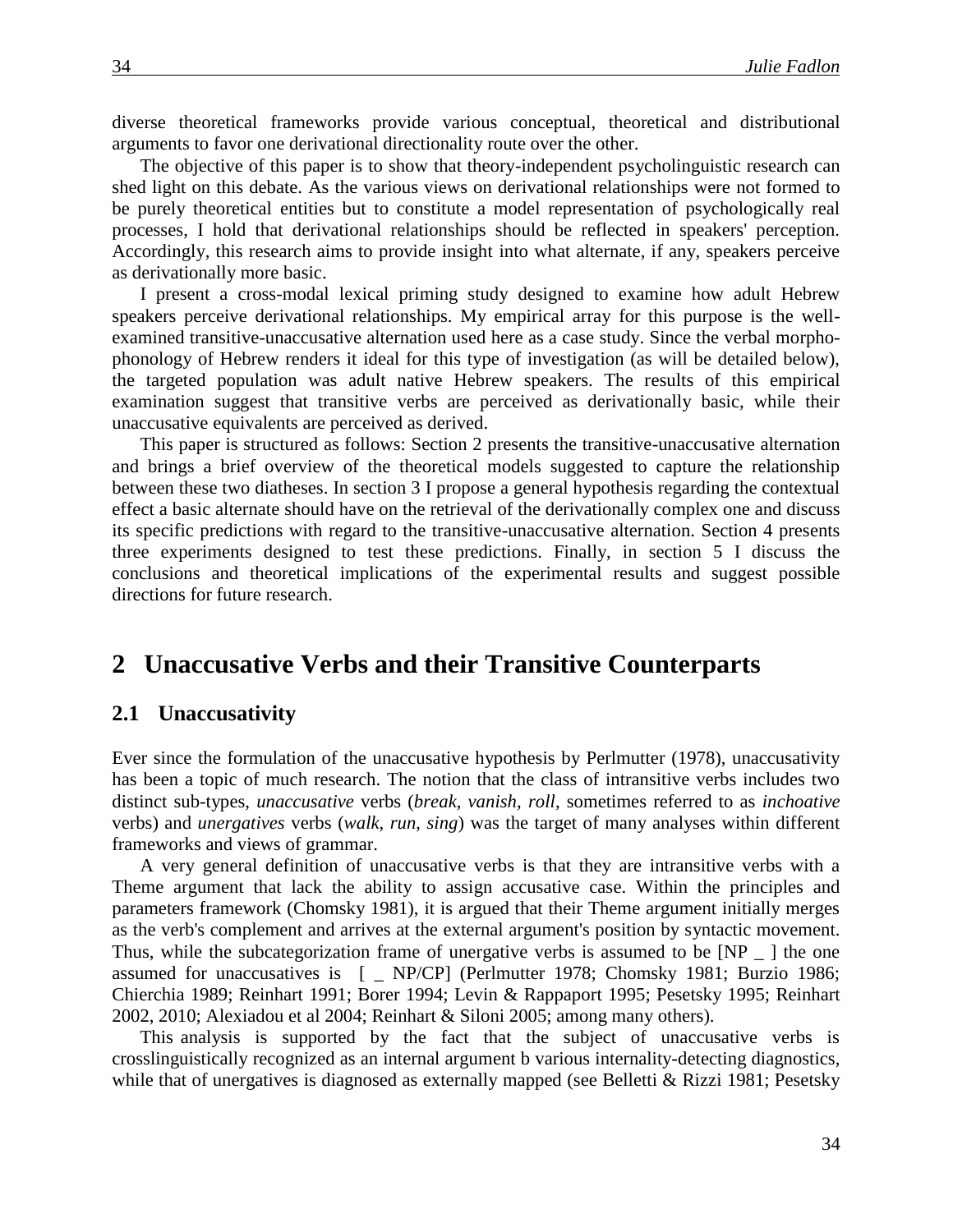1982; Borer and Grodzinsky 1986; Burzio 1986; Reinhart & Siloni 2005 among others, for diagnostics and judgments from English, Hebrew, Italian and Russian).

Further reinforcement for the unaccusative/unergative split comes from psycholinguistic and neurolinguistic studies: Friedmann, Taranto, Shapiro and Swinney (2008) found that the subject of unaccusative verbs, but not that of unergatives, is reactivated after the verb, which provides direct evidence in favor of the hypothesis that the former, but not the latter is internally mapped. Furthermore, according to neuroimaging research by Shetreet, Friedmann and Hadar (2010) different activation patterns reveal that the brain distinguishes between unaccusative and unergative verbs; an eye-tracking study by Lee and Thompson (2011) revealed that the processing of unaccusatives is distinct from that of unergatives among individuals with agrammatism as well as healthy subjects.

There are, of course, other views. One example is Van Valin (1990) who believes that unaccusativity should be given a semantic analysis and need not be encoded in the syntax (labeled by Levin and Rappaport 1995 a 'semantic approach'). Another example is Sorace (1995, 2000), who argues for a completely different concept of unaccusativity. According to her view there isn't a distinct, unaccusative, subset of intransitive verbs, but an unaccusativity hierarchy scale, based on aspectual and thematic properties, with unaccusatives and unergatives on its edges and ambiguous intransitives in the middle.

The current research adopts the former view of unaccusativity**,** i.e. it assumes that unaccusatives are a distinct subtype of intransitives and that their unique characteristics are reflected in the syntactic mapping of their arguments.

### **2.2**xx**The Transitive-Unaccusative Alternation**

 $\overline{a}$ 

A prominent crosslinguistic fact about unaccusative verbs is that they tend to have a transitive alternate<sup>1</sup>, a phenomenon I will refer to as the transitive-unaccusative alternation: **English:**

|                | $(6)$ a. The window broke.                  | (Unaccusative) |
|----------------|---------------------------------------------|----------------|
|                | b. The girl/stone broke the window.         | (Transitive)   |
| (7)            | a. The ball rolled.                         | (Unaccusative) |
|                | b. The girl/wind rolled the ball.           | (Transitive)   |
| <b>Hebrew:</b> |                                             |                |
|                | (8) a. ha-kadur hitgalgel                   | (Unaccusative) |
|                | the-ball rolled                             |                |
|                | 'The ball rolled.'                          |                |
|                | ha-kadur<br>b. roza/ha-ru'ax gilgela<br>'et | (Transitive)   |
|                | Roza/ the-wind rolled-TRANS ACC the-ball    |                |
|                | 'Roza/the wind rolled the ball.'            |                |
| (9)            | a. ha-'agartal nafal                        | (Unaccusative) |
|                | fell<br>The-vase                            |                |
|                | 'The vase fell.'                            |                |
|                |                                             |                |

 $<sup>1</sup>$  As the transitive-unaccusative alternation, like other derivational alternations, exhibits sporadic derivational gaps,</sup> there are cases where an unaccusative verb does not have a transitive alternate in the vocabulary of a specific language. Some examples from English are *vanish*, *appear*, *wilt* and *flower*. For an extensive discussion, empirical investigation and analysis of these gaps see Horvath and Siloni 2005, Fadlon 2011.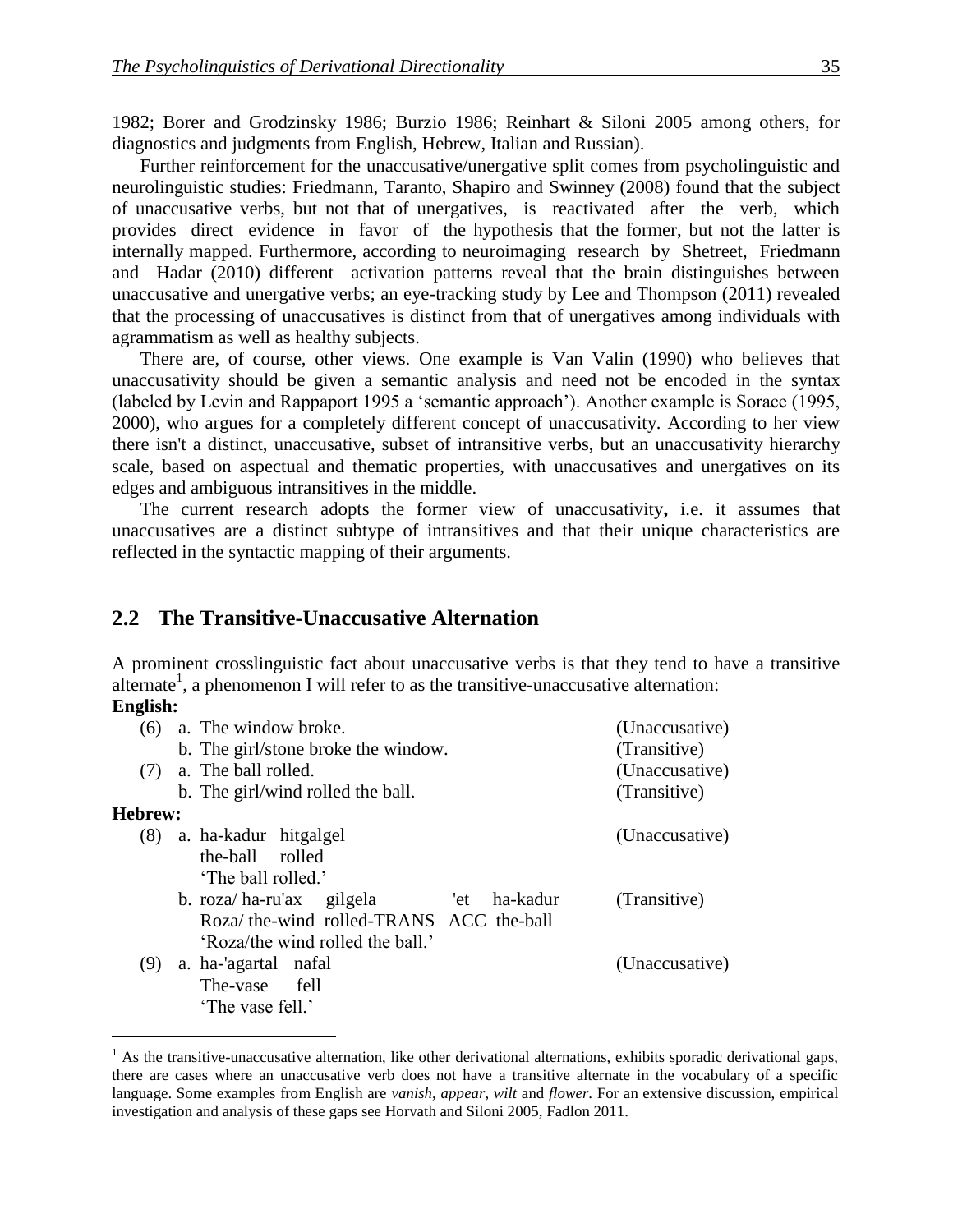b. ha-tinok/kadur hipil 'et ha-'agartal (Transitive) The-baby/ball fall-TRANS ACC the-vase 'The baby/ ball caused the vase fall.'

The transitive-unaccusative alternation inspired researchers to assume a derivational relationship between the two alternates (Levin & Rappaport 1995; Harley 1995; Pesetsky 1995; Marantz 1997, 2007; Reinhart 2002, 2010; Doron 2003; Reinhart & Siloni 2003, 2005; Chierchia 2004; Arad 2005; Alexiadou et al 2006; Ramchand 2006; Horvath & Siloni 2008, 2011; Pylkkänen 2008; Koontz-Garboden 2009 among many others).

The views regarding the nature of this relationship vary. Some theories consider both alternates to originate from a third, abstract, linguistic entity, while others consider one of the alternates to be derived from the other. I will refer to the former type of theories as *root-based theories* and to the latter as *transitive-to-unaccusative theories* and *unaccusative-to-transitive theories*, according to the direction of the derivation they suggest. In the following section, I present an overview of these three types of analyses.

### 2.3 Views of Directionality<sup>2</sup>

### 2.3.1 Root-Based Theories- No Directionality

According to *root-based* theories, the derivational relationship between unaccusatives and their transitive alternates is not the result of one of them being created from the other, but rather that they both originate from the same abstract root. Accordingly, these models provide a distinct structural representation for each alternate (as will be seen in Figure 1 below). In addition, rootbased analyses share the assumption that the primitives mapped to the syntax are category neutral 'atomic roots' and functional heads/features, which merge together in the syntactic component, the only operative (computational) component of the grammar. These analyses thus adopt the assumptions about grammar made within the framework of Distributed Morphology (Halle & Marantz 1993; Marantz 1997) and other syntacticocentric approaches, such as Borer (2003).

This type of analysis can be found in Arad's (2005) study of the morpho-syntax of Hebrew. Similarly to other root-based theories, Arad views the mental lexicon as populated by roots and functional features. Roots become words only after they have merged with a category determining head in the syntax. In the case of verbalized roots, their unaccusative or transitive properties are determined by the type of verbalizing head that attaches to them. Importantly, the relationship between the transitive and the unaccusative alternates associated with the same concept is viewed as the direct result of the fact that both originate from the same root. Schematized in figure 1 below, is the structure Arad (2005) proposes for alternating transitiveunaccusative pairs. Notice that the transitive alternate is a combination of the root with a transitive verbalizing head (V causative) and the unaccusative is a combination of the root with an unaccusative verbalizing head (V inchoative), thus neither of them is contained within the other:

 $\overline{a}$ 

<sup>&</sup>lt;sup>2</sup> For another overview of various analyses for the transitive-unaccusative alternation, see Schäfer (2009).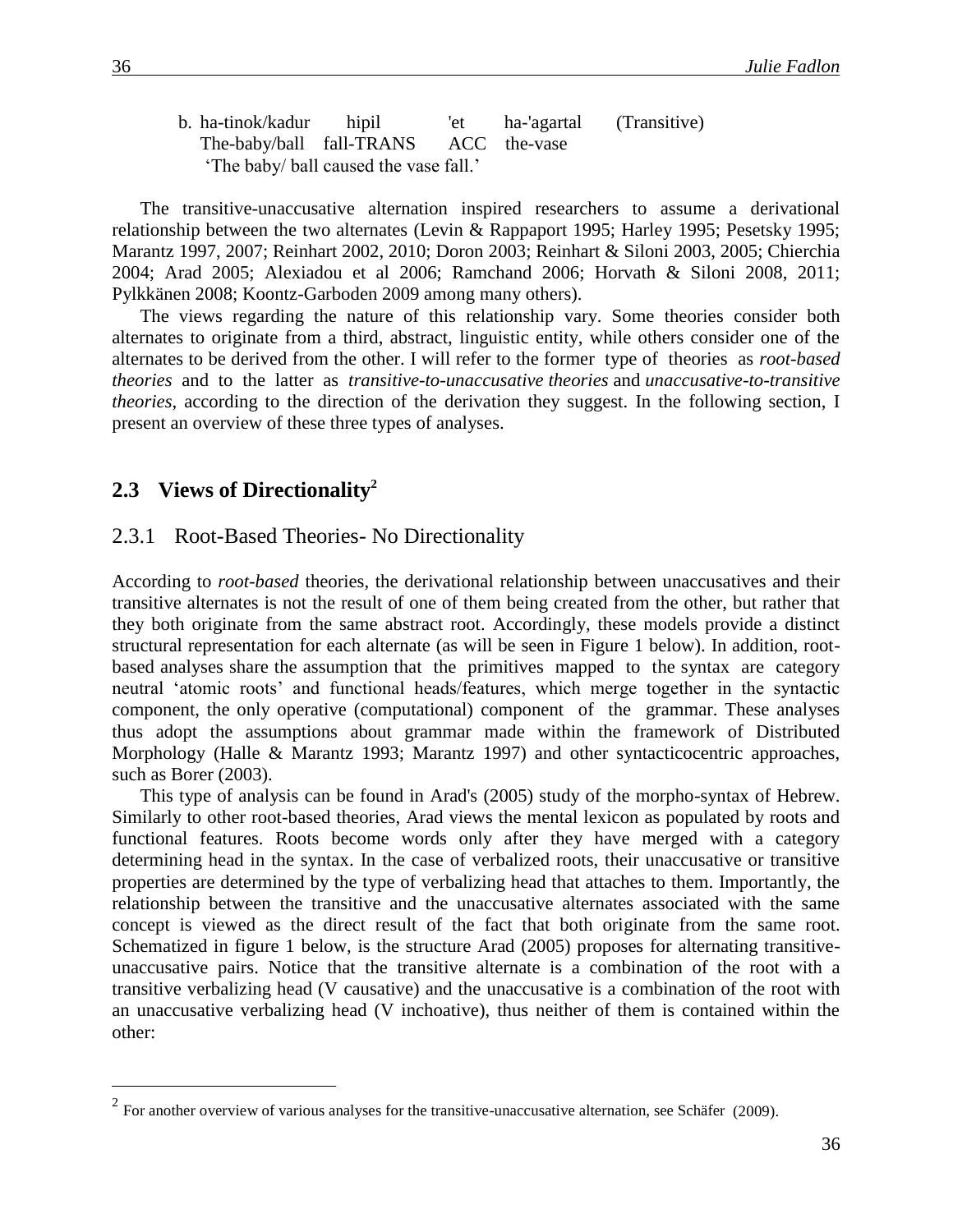

**Figure 1**

Root-based analyses are also suggested by Doron (2003), Harley (1995) and Marantz (1997, 2007). According to Doron (2003) verbal alternations originate from the same root, but differ with respect to the functional heads that attach to it. Harley (1995) and Marantz (1997, 2007) suggest that transitive *v*Ps are projected by a causative little-*v,* while unaccusative *v*Ps are projected by a distinct, unaccusative little-*v* which selects no external argument.

Another approach I choose to label root-based is offered by Alexiadou, Anagnostopolou and Schäfer (2006), who classify their view as anti-derivational. Building on Kratzer (2004), they take [Voice [CAUS [Root]] to be the core structure of all change of state verbs (among which are unaccusatives and their transitive alternates), where CAUS introduces a causal relation between a causing event and the resultant state, while Voice is responsible for the introduction of the external argument. Roots are classified with regard to their encyclopedic semantics: agentive (*murder*), internally caused (*blossom*), externally caused (*destroy*), and unspecified cause (*break*). All types of roots combine with CAUS, and their external or internal causation property determines what types of Voice head (agentive, non agentive, no voice head) they can be combined with. Languages differ with respect to the possible CAUS-Voice combinations they allow, which results in crosslinguistic variation in verbal inventory. For example, an unaccusative verb created from an externally caused root 'destroy' and a non-agentive Voice head exists in Greek and Hebrew (*katasterfo* and *neheras*, respectively) but is absent from English and German, since non-agentive Voice can be used to create unaccusative verbs in the former languages but not in the latter.

Importantly, according to Alexiadou et al, the difference between unaccusatives and their transitive alternates is due to the specific Voice head attached to the root, which depends on both the root's encyclopedic meaning and the specific language. Thus, this analysis does not assume one alternate is derived from the other, nor does it suggest a fixed structure where one of the alternates is more basic; hence, it falls under the definition of root-based approaches presented above.

### **2.3.2**xx**Unaccusative-to-Transitive Theories**

I define *unaccusative-to-transitive theories* as analyses which view the unaccusative alternate as more basic than its transitive counterpart and provide the former with a structural representation embedded in that of the latter. Unaccusative-to-transitive approaches are suggested by Pesetsky (1995) and Ramchand (2006), who argue that the transitive alternate is the product of adding a cause element to an intransitive. According to Pesetsky (1995), unaccusatives are the basic forms and the derivation of their transitive alternates is created by an addition of a CAUS affix. In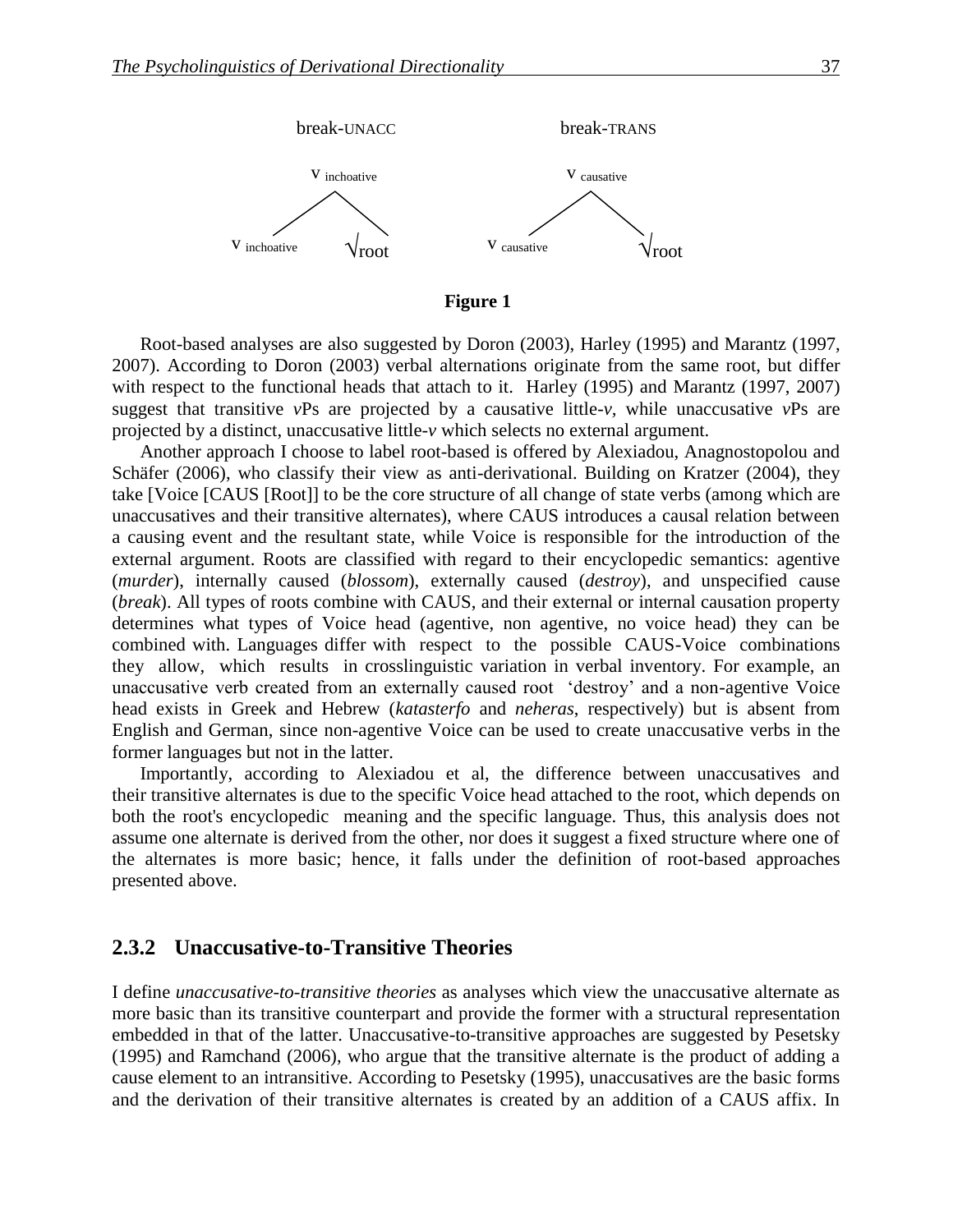Ramchand's (2006) system, the lexical entries of all verbs include some subset of the following categorial features that project inside the verb phrase: *v* (which is associated with the causation event and licenses external arguments), V (which specifies the nature of the process or change denoted by the verb and licenses the argument undergoing change) and R (which gives the 'telos' or 'the result state' of the event and licenses the argument that comes to hold the result state). The process responsible of the transitive-unaccusative alternation is 'causativization', which involves the addition of a v feature by a causational head in the syntax to lexical entries that do not already possess a v feature such as the unaccusative *break* [V, R], for example. The resulting structure is schematized in figure 2, a [*v*, V, R] structure which embeds the original intransitive [V, R] VP.



#### **Figure 2**

Another analysis I classify as unaccusative-to-transitive is Pylkkänen (2008). Pylkkänen suggests a uniform analysis for all types of transitive-intransitive alternations, including unergatives and transitives that alternate with a verb with an additional causative element. Pylkkänen herself argues that according to her analysis neither the transitive nor the intransitive variant is the basic form.

However, unlike root-based theories, Pylkkänen's analysis does not include a distinct verbalizing head that attaches to a root to create the unaccusative verb. The only structural difference between transitives and their unaccusative equivalents is the presence or absence of a Cause head in the derivation. Moreover, when an explicit structural representation of the transitive with a corresponding unaccusative is provided, it clearly presents an unaccusative VP that is embedded under a transitive 'causativized'  $vP<sup>3</sup>$ , as shown in figure 3:

 $\overline{a}$ 

 $3$  The only detail in figure 3 not taken from Pylkkänen (2008) is the attachment site of the Theme argument.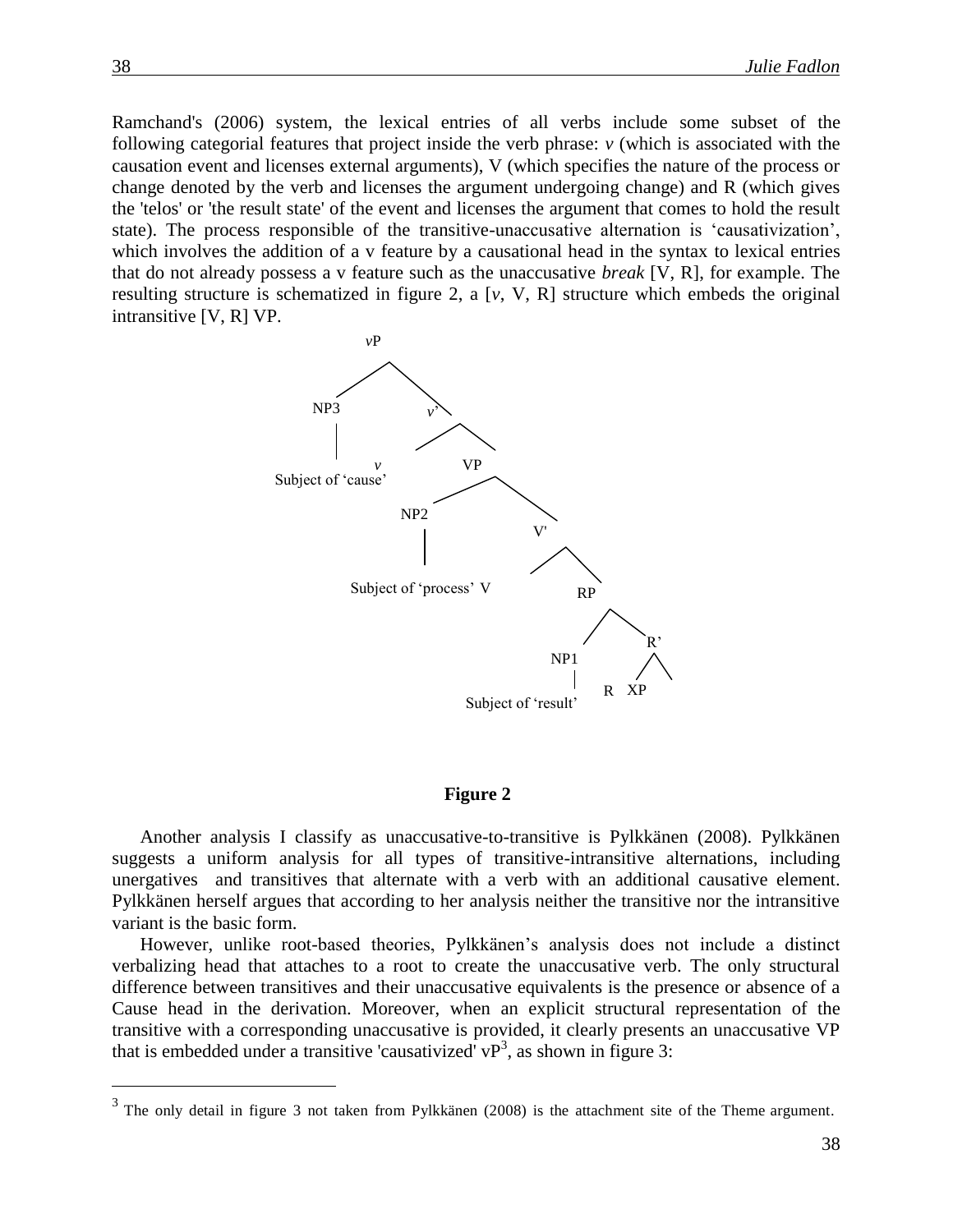

**Figure 3**

Finally, Rappaport-Hovav and Levin (2011) argue that alternating English verbs do not impose selectional restrictions on the subject of their transitive ('causative') variant while, for the Theme argument, it is possible to isolate a constant element of change (for example, 'open': removing an obstruction to allow access to a formerly inaccessible space). They propose that the latter is the only information these verbs lexicalized and that the properties of the transitive variant's subject are determined fully by the context. Accordingly, they provide this alternation with an unaccusative-to-transitive analysis which suggests that the transitive variant of these verbs is created by an addition of a Cause argument to the syntactic structure projected by their unaccusative variant.

### **2.3.3**xx**Transitive-to-Unaccusative Theories**

 $\overline{a}$ 

The third class of theories view the unaccusative alternate as derived from its transitive counterpart by manipulation on the input's external argument.

Chierchia (1989, 2004) views the relation between unaccusatives and their transitive alternates as the result of an operation on the transitive alternate's theta-grid, specifically, an operation of reflexivization that identifies the external and internal roles of the transitive alternate, forming a single, internally mapped argument that is later externalized via NP movement. Following Chierchia's view, Koontz-Garboden (2009) (henceforth K-G) suggests that at least in some languages, unaccusative verbs are created from their transitive alternates via 'anticausativization by reflexivization', a semantic operation which unifies the Theme participant and the cause participant of the transitive verb. $4$  The following is the semantic representation of

However, since Pylkkänen repeatedly refers to it as a 'core argument' I believe it is rather safe to speculate that it is viewed as a part of the basic meaning of the root, thus not required to be introduced into the structure by an applicative functional head of some sort. In any case, the classification of this view as unaccusative-to transitive does not hinge on this detail.

<sup>&</sup>lt;sup>4</sup> Koontz-Garboden's analysis is somewhat morpho-phonologically driven. Thus he hesitates to argue that in languages where this alternation is not coded by overt morphology on the unaccusative verb (English, for example) unaccusatives are also derived by anticausativization.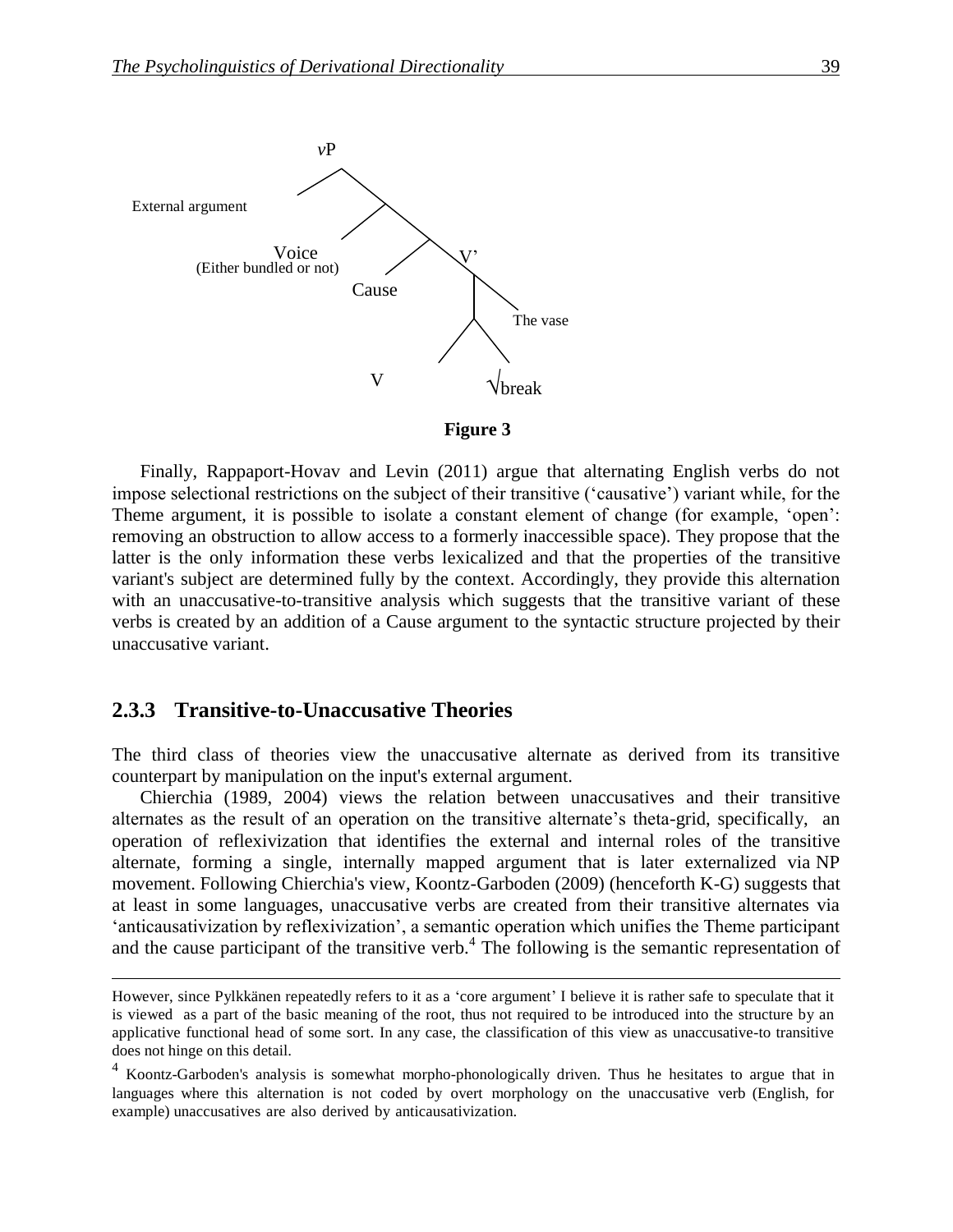the transitive Spanish *romper* 'break', and the semantic representation of its unaccusative alternate *romperse*, in which the cause participant *EFFECTOR* and the Theme participant *THEME* apply to the same individual:

- (10) a. Basic alternate: transitive romper [[*romper*]] = λxλyλsλe[∃v[CAUSE(v, e) <sup>∧</sup>EFFECTOR(v, y) ∧BECOME(e, s) ∧THEME(s, x)∧not-whole(s)]]
	- b. Derivationally complex alternate: unaccusative *romperse* [[romperse]] =λxλsλe[∃v[CAUSE(v, e) ∧EFFECTOR(v, **<sup>x</sup>**) ∧BECOME (e, s)∧THEME(s, **x**)∧not-whole(s)]]

Another transitive-to-unaccusative analysis is suggested by Levin and Rappaport (1995). This analysis considers the set of unaccusatives labeled 'externally caused' to be derived by lexical binding, an operation on the verb's lexical semantic representation (LSR), which includes a causing sub-event and a central sub-event. As schematized in (11) below, lexical binding applies to the transitive lexical entry's external cause in the mapping from LSR to argument structure, thus preventing the external argument's placement in argument structure.

| $(12)$ a. break. TRANS |              |           |                                            |
|------------------------|--------------|-----------|--------------------------------------------|
| LSR:                   |              |           | [[x DO SOMETHING] CAUSE [y BECOME BROKEN]] |
| Linking rules          |              |           |                                            |
| Argument structure     | $\mathbf{x}$ | $<$ y $>$ |                                            |
| b. break. INTRANS      |              |           |                                            |
| LSR:                   |              |           | [[x DO SOMETHING] CAUSE [y BECOME BROKEN]] |
|                        |              |           |                                            |
| Lexical binding        |              |           |                                            |
| Linking rules          |              |           |                                            |
| Argument structure     |              |           |                                            |

Similarly to Chierchia (1989, 2004) the analysis of unaccusative verbs proposed by Reinhart (2002, 2010), Reinhart and Siloni (2003, 2005) and Horvath and Siloni (2008, 2011) argues that a manipulation of the transitive theta grid is the source of the relationship between unaccusatives and their transitive counterparts.

Following Pesetsky (1995), this view distinguishes between one-place unaccusatives and two-place unaccusatives. It suggests that while the latter are underived entries, one-place unaccusative verbs are derived from transitive verbs with a Cause external theta role: a theta role undefined with regard to mental state, which can therefore be assigned to either an animate or an inanimate argument.<sup>5</sup>

 5 This contrasts with the Agent external theta role. For example, *open* assigns a Cause theta role to its external argument while *eat* assigns an Agent theta role to its external argument. Consequently, (I)a, which has an animate argument in the external position is grammatical while (II)b, which has an inanimate argument in this position is not. Importantly for this analysis, as shown in (II)c, verbs like *eat* (also *sing*, *paint* etc.) do not have an unaccusative alternate: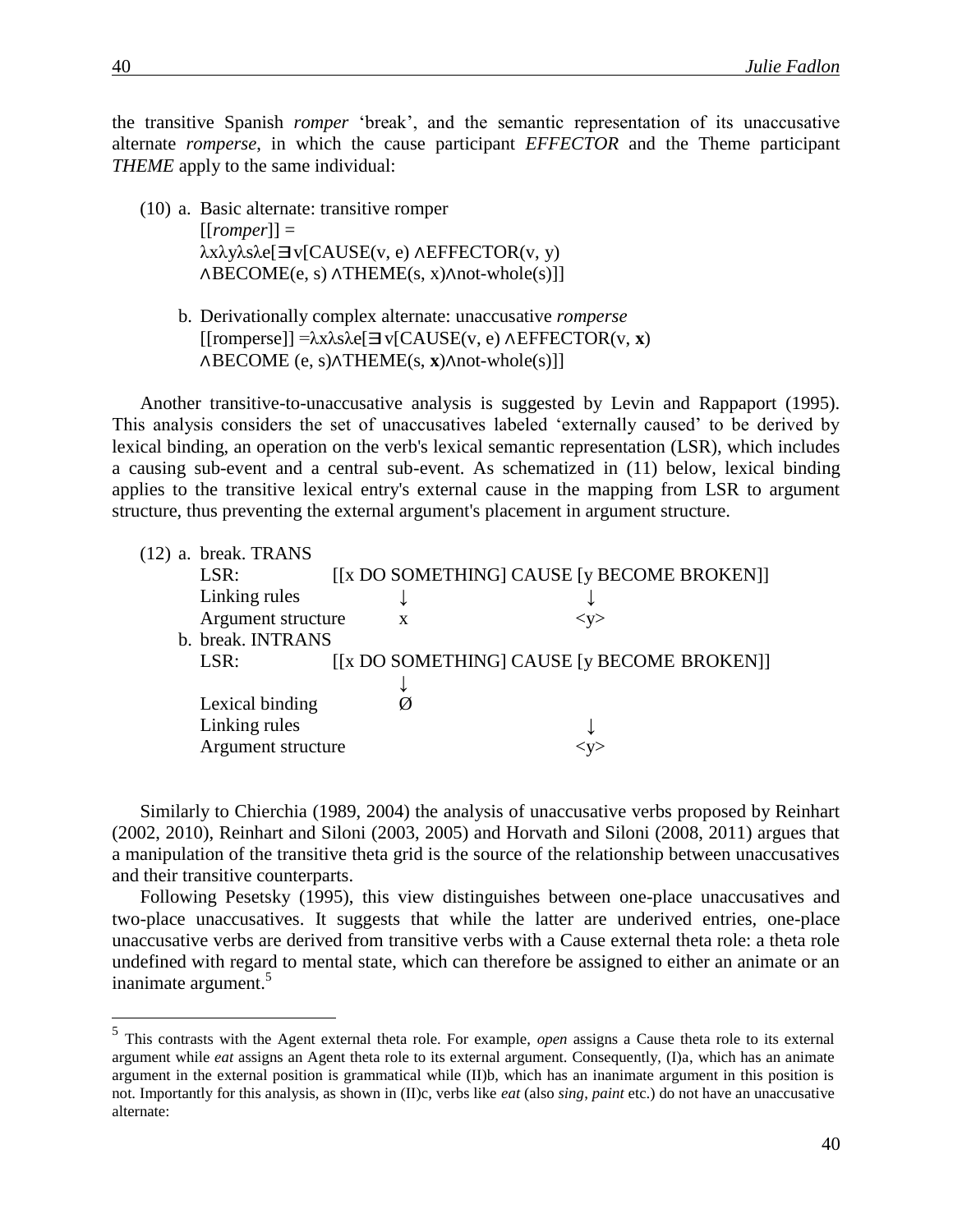According to this view, then, transitive verbs with a Cause external role serve as input for the lexical operation of **de**causativization. This operation, as shown in (12), eliminates the transitive entry's external theta role (as well as its accusative case feature) altogether:

(12) Transitive: Vacc (θ Cause θ Theme)  $\rightarrow$  Unaccusative: V θ Theme

# **3** The Psycholinguistics of Derivational Directionality

As shown above, analyses that view unaccusatives and their transitive alternates as derivationally related, characterize the directionality of this relationship in one of the following three ways:

- (a) Both alternates are derived from a common source (*root-based* approaches)
- (b) The transitive alternate is formed via an operation which takes the unaccusative as input (*unaccusative-to-transitive* approaches)
- (c) The unaccusative alternate is formed via an operation that takes the transitive as input (*transitive-to-unaccusative* approaches)

The study I present below was designed with the aim of gaining insight into what alternate speakers perceive as the basic diathesis; thus it aims to investigate which of the above approaches to the directionality of the derivation provides a psychologically real model.

## **3.1 ICE: Hypothesis and Rationale**

The empirical examination of (a)-(c) above was guided by the following hypothesis:

(13) Input Contextual Effect (ICE):

Given a derivational relationship, the basic alternate serves as a better facilitator for the lexical retrieval of the derived alternate than vice versa.

According to the ICE hypothesis then, if the unaccusative *break* is the input for the derivational operation which creates the transitive *break*, a task requiring speakers to retrieve the transitive *break* (the derived alternate) after they were exposed to the unaccusative *break* (the basic alternate) should be easier than a task that calls for the retrieval of the unaccusative after speakers encountered the transitive, i.e. the basic diathesis will be a better context for the retrieval of the derived diathesis than the derived diathesis would be for the retrieval of the basic one.

The rationale behind this hypothesis is that if indeed one diathesis is created through a linguistic procedure performed on the other, an order of presentation reflecting the configuration of this procedure will have a contextual effect observably greater than the contextual effect of mere semantic, phonological or derivational relatedness.

 $\overline{a}$ 

<sup>(</sup>I) a. Max opened the door.

b. The wind opened the door.

<sup>(</sup>II) a. Max ate the soup. b.\*The spoon ate the soup. c.\*The soup ate.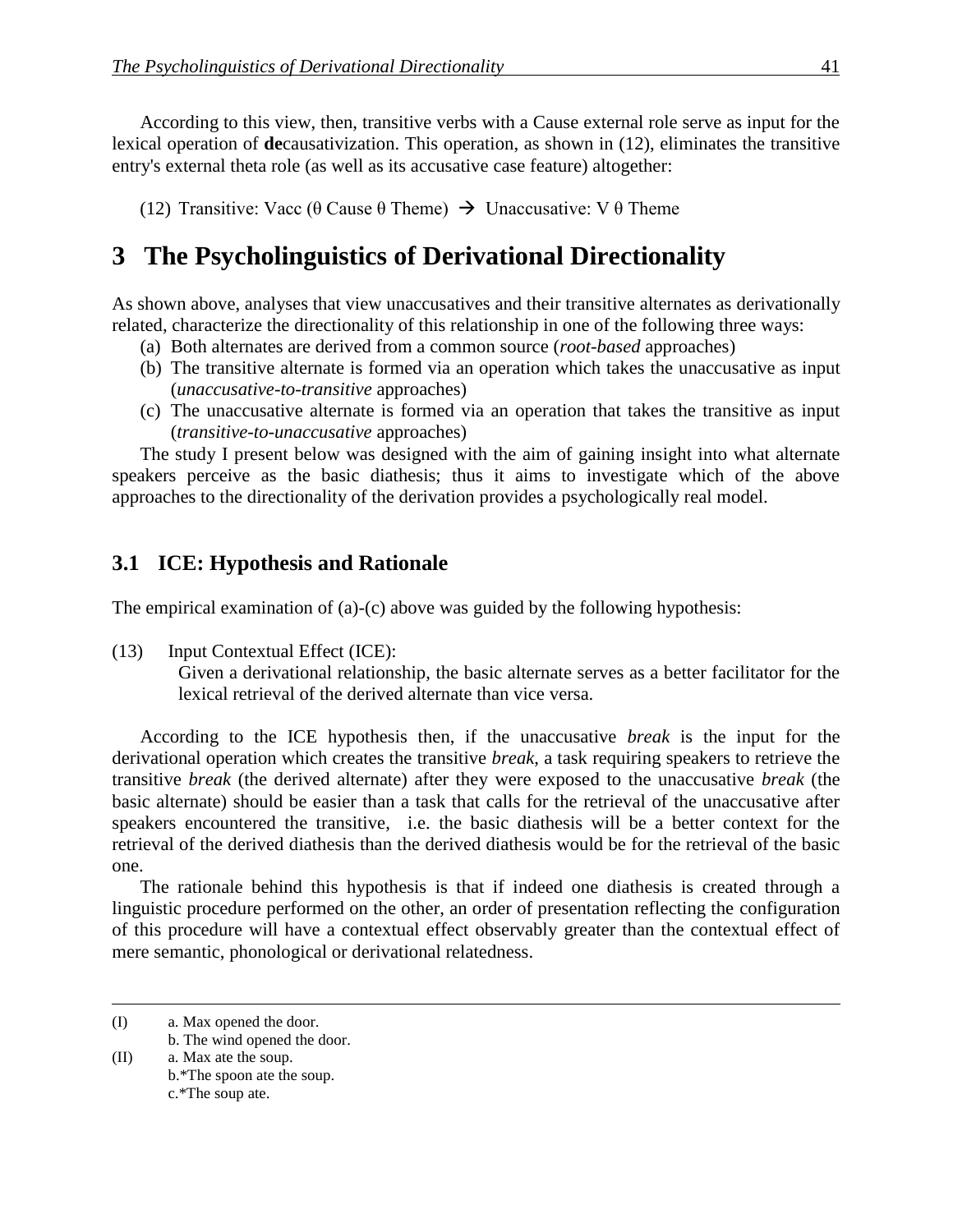Derivational relationships between diatheses are a part of speakers' arsenal of linguistic mechanisms. As such, they are predicted to play a central role in the formation of new lexical items, the acquisition of these forms and most relevantly for our present purposes - their lexical storage and retrieval. A pair of diatheses presented to speakers in a manner which reflects the architecture of this relationship is therefore predicted to facilitate their performance in a linguistic task. In case this relationship is directional, providing speakers with the basic alternate as the context for the retrieval of the derived one will echo the relationship better than providing them with the derived alternate as the context for the retrieval of the basic one. In case this relationship is not directional, all other factors being equal, the two orders should yield the same performance pattern since none of them would constitute a better portrayal of this relationship.

### **3.2** Empirical Support

The implications of derivational relationships on lexical retrieval have long been the subject of many psycholinguistic studies aiming to tap the process of morphological decomposition upon lexical access (see McQueen and Cutler 1998 for a review). However, as these studies' object of interest is not derivational directionality, they tend to target alternations for which directionality is not controversial and usually do not include a comparative evaluation of the facilitating effects brought about by basic and derived alternates. Nonetheless, this body of work turns out to provide empirical support for the ICE hypothesis.

Stockall and Marantz (2006) conducted a psycholinguistic and neurolinguistic study which examined how the derivational relationship between English past tense irregular verbs (e.g., *gave, taught, swore, grew*, henceforth irregular Vs) and their corresponding 'stems' (e.g., *give, teach, swear, grow*) affects their lexical retrieval. The psycholinguistic element of this study consisted of two visual-priming experiments in which participants were asked to complete a lexical decision task regarding a visually presented target word or non-word which followed a visually presented prime.

Importantly for our present purposes, in the first experiment the prime words were irregular Vs and the target words were their corresponding stems (i.e., prime: *gave*, target: *give*) and in the second experiment the directionality of these items was reversed: the prime words were stems and the target words were irregular Vs (i.e., prime: *give*, target: *gave*). In other words, in Stockall and Marantz's first experiment the verbs were presented in a derived-basic order while in the second experiment the order was inverted to basic-derived. This was done since the author's prediction was not borne out by the results of the first experiment. They expected irregular V targets to always facilitate faster RTs to their corresponding stems compared to control conditions. However, this only occurred with high orthographic overlap prime-target pairs (i.e. *gave-give*, *grew-grow*), while low orthographic overlap prime-target pairs (i.e. *taught-teach*, *swore-swear*) did not facilitate faster reaction times.

Interestingly, the reversal of directionality in the second experiment revealed a different performance pattern: not only did the previously challenging low orthographic overlap pairs have suddenly significantly facilitated RTs compared to the control conditions, but also the facilitating effect for high overlap pairs was higher than the one observed in the previous experiment.

According to Stockall and Marantz, it could be that the reason irregular V (i.e. *taught, gave*) primes are not good facilitators for the retrieval of their corresponding stems (i.e. *teach, give*) is that an activation of this type of prime involves, in addition to an activation of the corresponding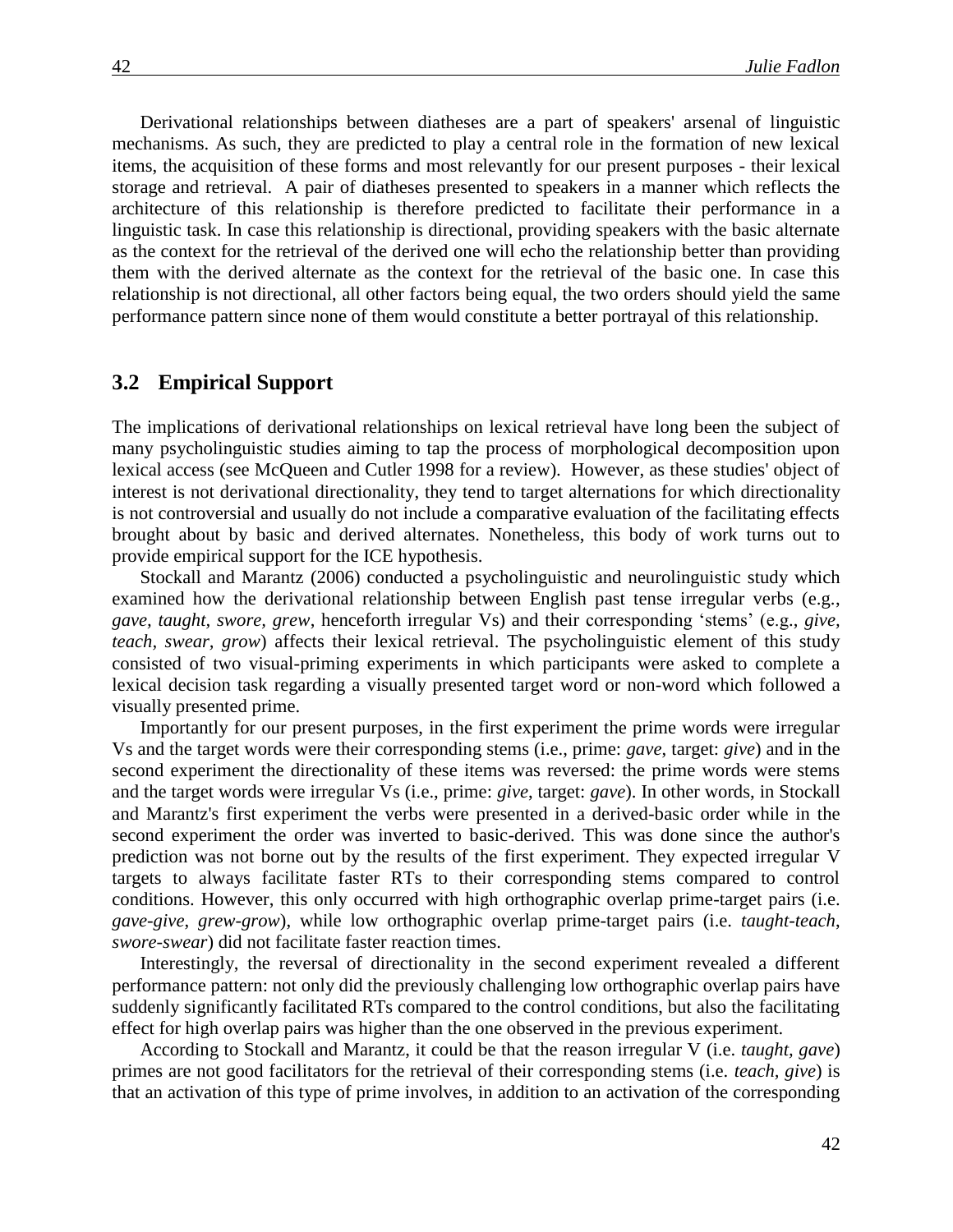stem, the activation of the rule which creates the irregular V. This might mean that when the stem is later reactivated by the target, the system is inclined to also access this rule again, which results in longer RTs as a consequence of having to override this inclination.

In summary, Stockall and Marantz's study provides theory-independent evidence for the ICE hypothesis. It targeted an alternation (stem-irregular V) for which directionality is not at debate and revealed that, as stated by the ICE hypothesis and explained above, basic alternates are better facilitators for the lexical retrieval of derived ones than vice versa.<sup>6</sup>

## **4** The Current Experiments

Assuming the ICE hypothesis then, given two derivationally related diatheses, a consistently superior efficiency of one diathesis to facilitate the lexical retrieval of the other can be seen as an indication that it is the basic one.

In the case of the transitive-unaccusative alternation, the three different views of directionality reviewed in section 2 make different predictions with regard to this hypothesis: If unaccusative-to-transitive theories provide the correct representation, we would expect the lexical retrieval of a transitive alternate after being provided with the unaccusative entry to be easier for speakers than the lexical retrieval of an unaccusative after being exposed to its transitive equivalent. If transitive-to-unaccusative approaches are on the right track, we would expect the opposite pattern to emerge. Finally, if root-based theories provide the correct model for the relationship between unaccusatives and their corresponding transitives, we would expect the two orders of presentation to pose an equal degree of difficulty.

To test these predictions, three cross-modal lexical priming experiments were conducted. In this type of design speakers are presented with an auditory prime word and afterwards with a target word or non-word, which appears on a computer screen. They are then required to complete a lexical decision task: press a certain key if the target string is a word and another if it is a non-word. Accuracy and RT are recorded and analyzed. This particular type of priming technique is labeled ''cross-modal'' to indicate that the prime and the target are presented to the participant via two distinct modalities. Cross-modality has been shown to be efficient in detecting underlying structural relationships, rather than perceptual effects of orthographic factors (see Frost et al 2000b for a review of various priming techniques). As such, this methodology is extremely suitable for the purposes of the current study. In experiment 1, presented immediately below, a cross-modal lexical priming design was used to compare speakers' RT to transitive-unaccusative prime-target combinations (henceforth: TU) with their RT to unaccusative-transitive prime-target combinations (henceforth UT). The basic structure of the experimental design was inspired by the work of Frost et al (1997, 2000a, 2000b).<sup>7</sup>

Note that the subject matter of this empirical examination is the structural relationships between abstract syntactic or lexical representations as opposed to structural relationships between morpho-phonological forms. Hence, in this context it is important to distinguish between semantic-thematic derivational relationships and morpho-phonological ones.

Morpho-phonologically speaking, Hebrew verbs are composed of consonantal roots and verbal patterns. Derivationally related diatheses share a root but very often differ with regard to

<sup>&</sup>lt;sup>6</sup> In section 5.1 I bring further independently motivated support for the ICE hypothesis.

<sup>&</sup>lt;sup>7</sup> I am extremely thankful to Michal Ben-Shachar (P.C.) who noticed that this design can be used to examine derivational directionality.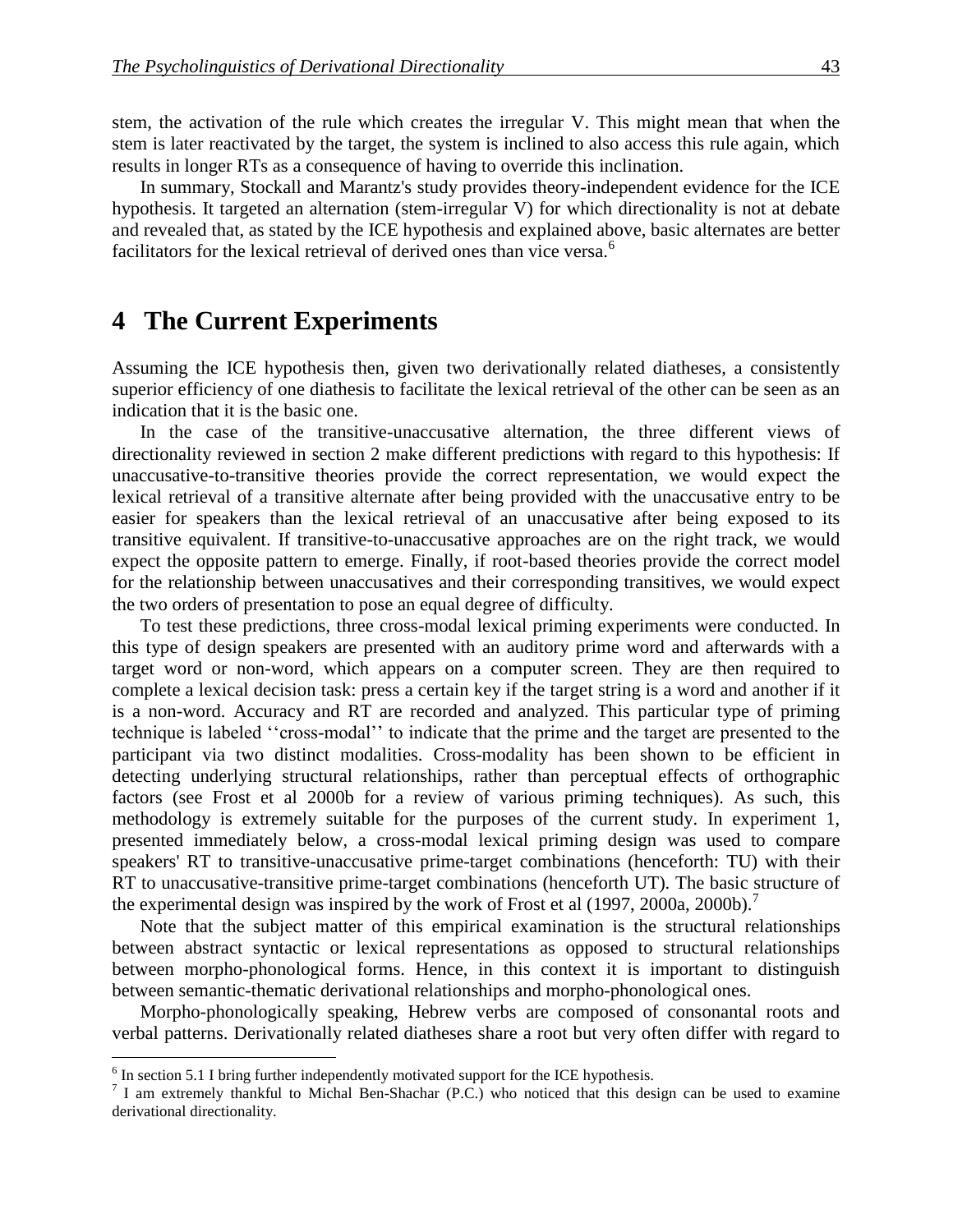the verbal patterns they are associated with. For example, the tri-consonantal root s.g.r combined with the niC.Car verbal pattern creates the unaccusative *nisgar* 'close.unacc'*,* while the corresponding transitive consists of the same root combined with the CaCaC pattern creating *sagar* 'close.trans.' Consequently, in Hebrew, as opposed to English for example, the transitiveunaccusative alternation is often coded by overt morphology. Thus, in most cases there is an overt distinction between unaccusatives and their corresponding transitives even without a linguistic context.

Nevertheless, neither Hebrew unaccusatives nor their transitive equivalents are associated with one specific verbal pattern. As a result, in some alternations the unaccusative form contains a prefix while the transitive form does not (e.g., *saraf – ni-sraf* 'burn.trans' – 'burn.unacc'), which renders the transitive phonologically lighter (henceforth: a 'simplex'), while in others (e.g., *hi-kpi - kafa* 'freeze.trans' – 'freeze.unacc') the transitive form contains an additional prefix hence is phonologically heavier than the unaccusative form (henceforth: a 'complex'). Therefore, as will be detailed below, it is necessary and actually possible to defuse the factor of morpho-phonology and exclude it from biasing speaker performance.

### **4.1**xx**Experiment 1**

#### 4.1.1 Participants

The group of participants consisted of 36 adult native Hebrew speakers, 27 female and 9 male. Their ages ranged between 19 and 30 and their mean age was 24.52. All the participants had at least 13 years of education. None had any linguistic education concerning the subject matter of this study.

#### 4.1.2 Method

#### **Stimuli**

The experiment included three conditions: an experimental condition, a phonological control condition and a non-word fillers condition. All verbs appeared in past tense, third person singular masculine, which is the citation form of Hebrew verbs.

#### *The experimental condition*

This condition consisted of 34 morphologically distinct pairs of unaccusative verbs and their transitive equivalents presented in either TU or UT prime-target combinations: 12 of these were simplex-complex transitive-unaccusative pairs, 12 were complex-simplex transitive-unaccusative pairs, and 10 consisted of either simplex-simplex or complex-complex transitive-unaccusative pairs (e.g., *kiba* 'turn-off.trans' *kava* 'turn-off.unacc'; *hi-dlik* 'light.trans' *ni-dlak* 'light.unacc', respectively). Unaccusatives were identified based on two Hebrew unaccusativity diagnostics: modification by a possessive dative and simple inversion (Borer & Grodzinsky 1986; Shlonsky 1997; Reinhart & Siloni 2005; Meltzer & Siloni 2013), as demonstrated in (14) and (15):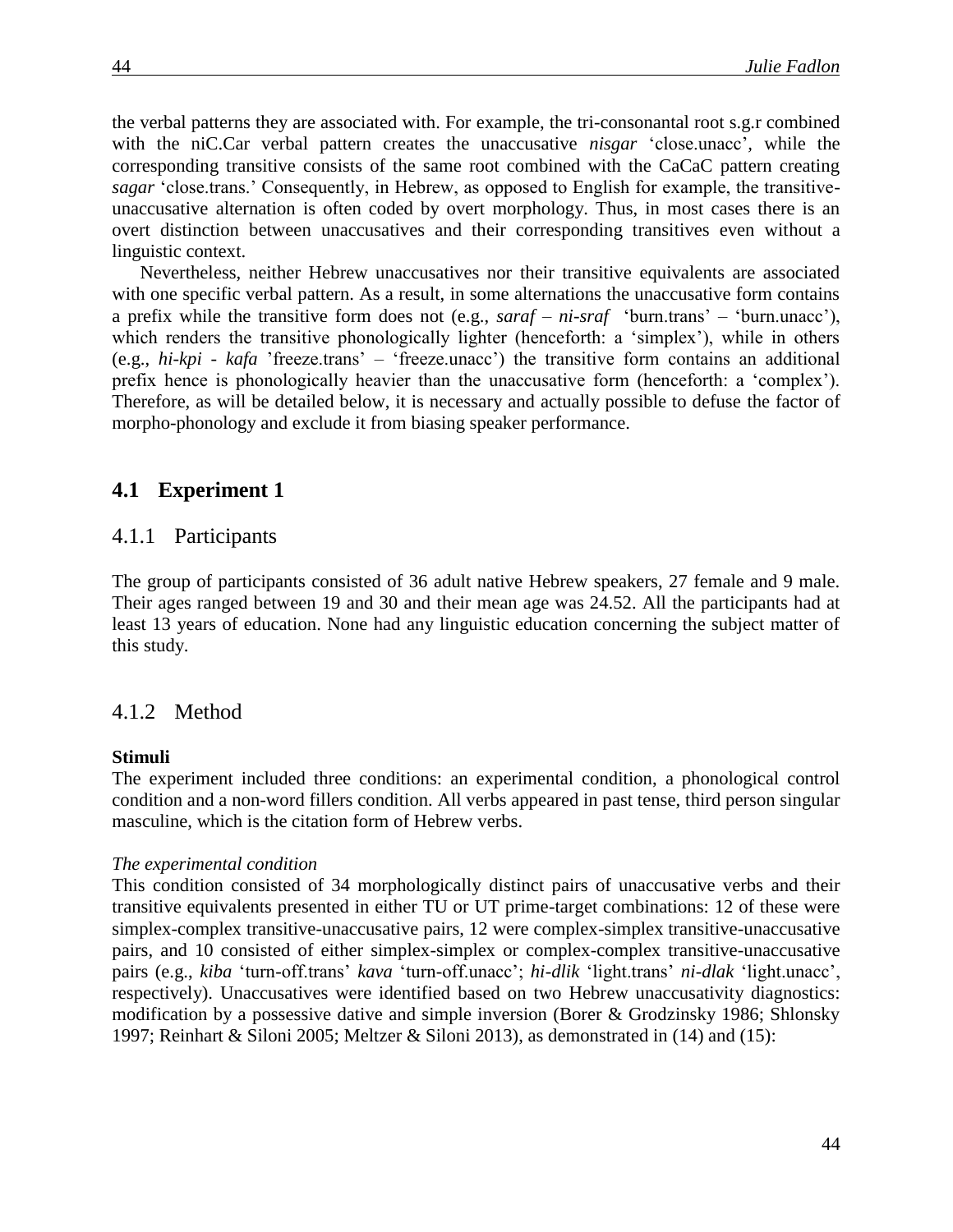(14) Diagnostic: Possessive datives can only modify internal arguments

|  |                                         |                    |           | $\frac{1}{2}$                                                                            |
|--|-----------------------------------------|--------------------|-----------|------------------------------------------------------------------------------------------|
|  | a. ha-mexonit nisrefa                   |                    |           | le-dan                                                                                   |
|  | the-car                                 | got-burnt          |           | to-Dan                                                                                   |
|  | 'Dan's car got burnt.'                  |                    |           |                                                                                          |
|  | b. ha-ayfon                             | nišbar             |           | le-lucie                                                                                 |
|  | the-iPhone broke                        |                    |           | to-Lucie                                                                                 |
|  | 'Lucie's iPhone broke.'                 |                    |           |                                                                                          |
|  | c. *ha-xatul hithapex le-dina           |                    |           |                                                                                          |
|  | the-cat                                 | rolled-over        |           | to-Dina                                                                                  |
|  | (Does not mean: Dina's cat rolled-over) |                    |           |                                                                                          |
|  |                                         |                    |           | (15) Diagnostic: A verb can precede the subject in a predicate initial sentence ('simple |
|  |                                         |                    |           | inversion') only when the subject is an internal argument.                               |
|  | a. nirtevu                              | arba'a ayfonim     |           |                                                                                          |
|  | got-wet                                 | four <i>iPhons</i> |           |                                                                                          |
|  | 'Four iPhones got wet.'                 |                    |           |                                                                                          |
|  | b. hitmotetu                            | šney               | binyanim  |                                                                                          |
|  | collapsed                               | two                | buildings |                                                                                          |
|  | 'Two buildings collapsed.'              |                    |           |                                                                                          |
|  | c. *šaru                                | arba'a tenorim     |           |                                                                                          |
|  | Sang                                    | four               | tenors    |                                                                                          |

Unaccusative verbs and their transitive counterparts did not differ in frequency of occurrence, which was determined based on Frost and Plaut's (2005) word frequency database for printed Hebrew (Wilcoxon signed rank test  $W(24) = -74$ ,  $p = 0.3$ ). For the full list of stimulus items see appendix A.

#### *The phonological control condition:*

In order to enable a comparison between speakers' performance on pairs of verbs which exhibit a purely phonological relation to their performance on pairs of verbs which exhibit a valencechanging derivational relationship, the experiment included 68 phonological control pairs. Each of these items corresponded to one of the experimental prime-target pairs and included the same prime verb as the matching experimental item. The targets were chosen to duplicate only the phonological relation between the experimental prime and target. Accordingly, control targets shared with the prime a similar number of phonemes as the experimental target did, but denoted an unrelated eventuality. Figure 4 demonstrates how phonological control items were chosen to match the TU and UT versions of the experimental stimulus pair denoting the eventuality of 'opening':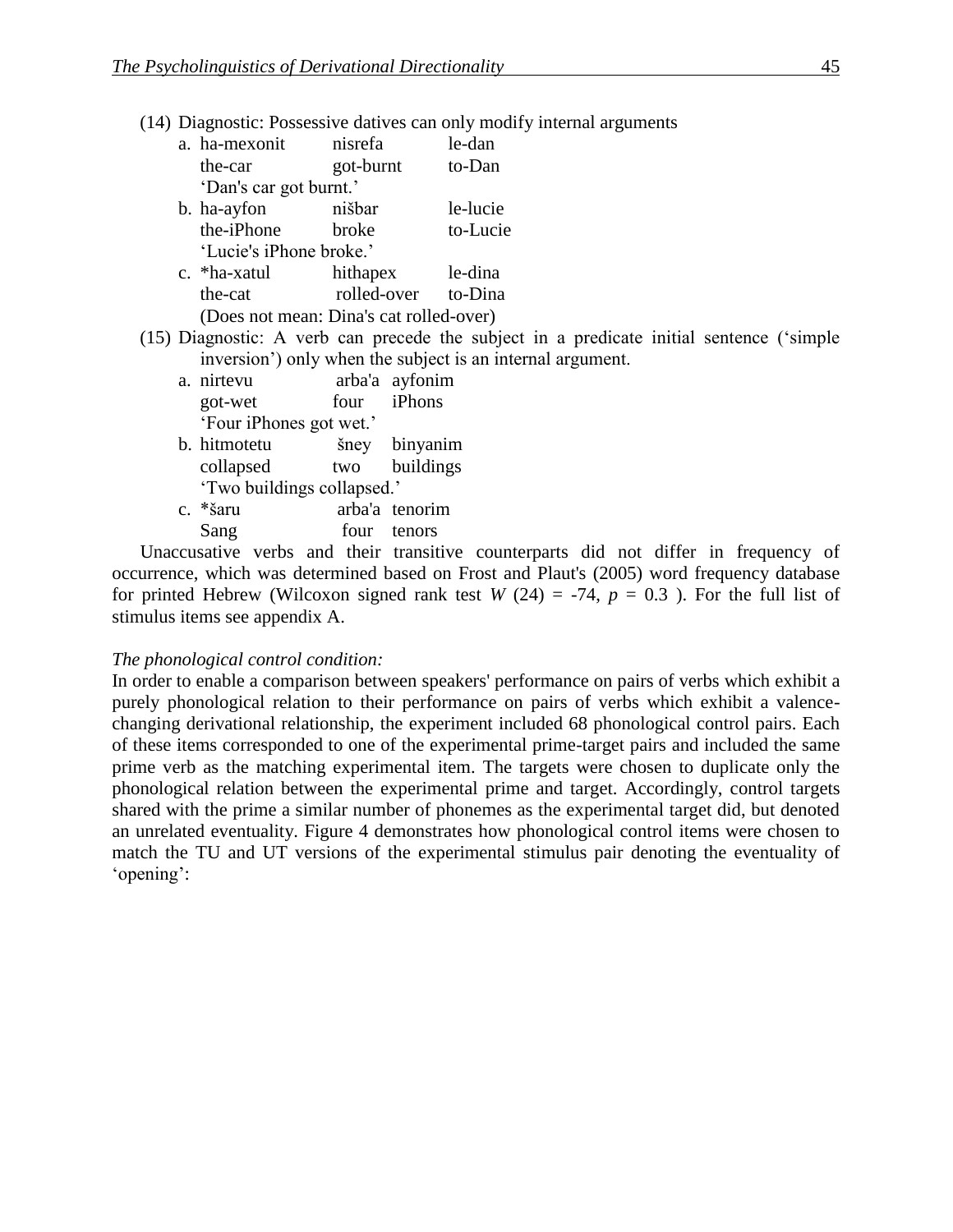

#### *The non-word fillers condition*

The non-word fillers condition consisted of 68 randomly chosen Hebrew verbs paired with 68 non-words composed in the form of Hebrew verbs.

#### **Design**

Each participant encountered 136 stimulus items, each consisting of a prime verb and a target verb: 17 experimental pairs in TU prime-target order; 17 experimental pairs in UT prime-target order; 17 unaccusative-phonological control prime-target pairs; 17 transitive-phonological control prime-target pairs; and 68 verb-non-word filler pairs.

In order to enable an analysis comparing speakers' performance per each type of prime-target combination, while guaranteeing that no participant encounters the same alternation twice, this experiment utilized a 2X2 Latin square design: participants were randomly divided into two groups of 18 members. The 17 TU experimental pairs presented to the first group were presented to the second group in UT order, and vice-versa. Phonological control stimulus items were presented to the group that did not encounter their corresponding experimental UT or TU stimulus items and ordered so that a control pair corresponding to a TU stimulus item was at least 10 items apart from the same pair presented in UT order, and vice versa.

### **Procedure**

 $\overline{a}$ 

The experiment was constructed and run using E-prime 2.0 (PST Inc.) and an HP mini 10.1 inch screen netbook. Auditory primes were recorded by a female voice using an iTalk recorder application (Griffin technology for iPhone and iPad) and were trimmed as well as cleaned from background noises using Pro-tools editing software.

<sup>8</sup> Notice that even though *patax* 'open.trans' and *piteax* 'develop.trans' share the consonantal root p.t.x, they each denote a different eventuality, whereas *patax* 'open-trans' and *niftax* 'open-unacc' both denote the eventuality of 'opening'.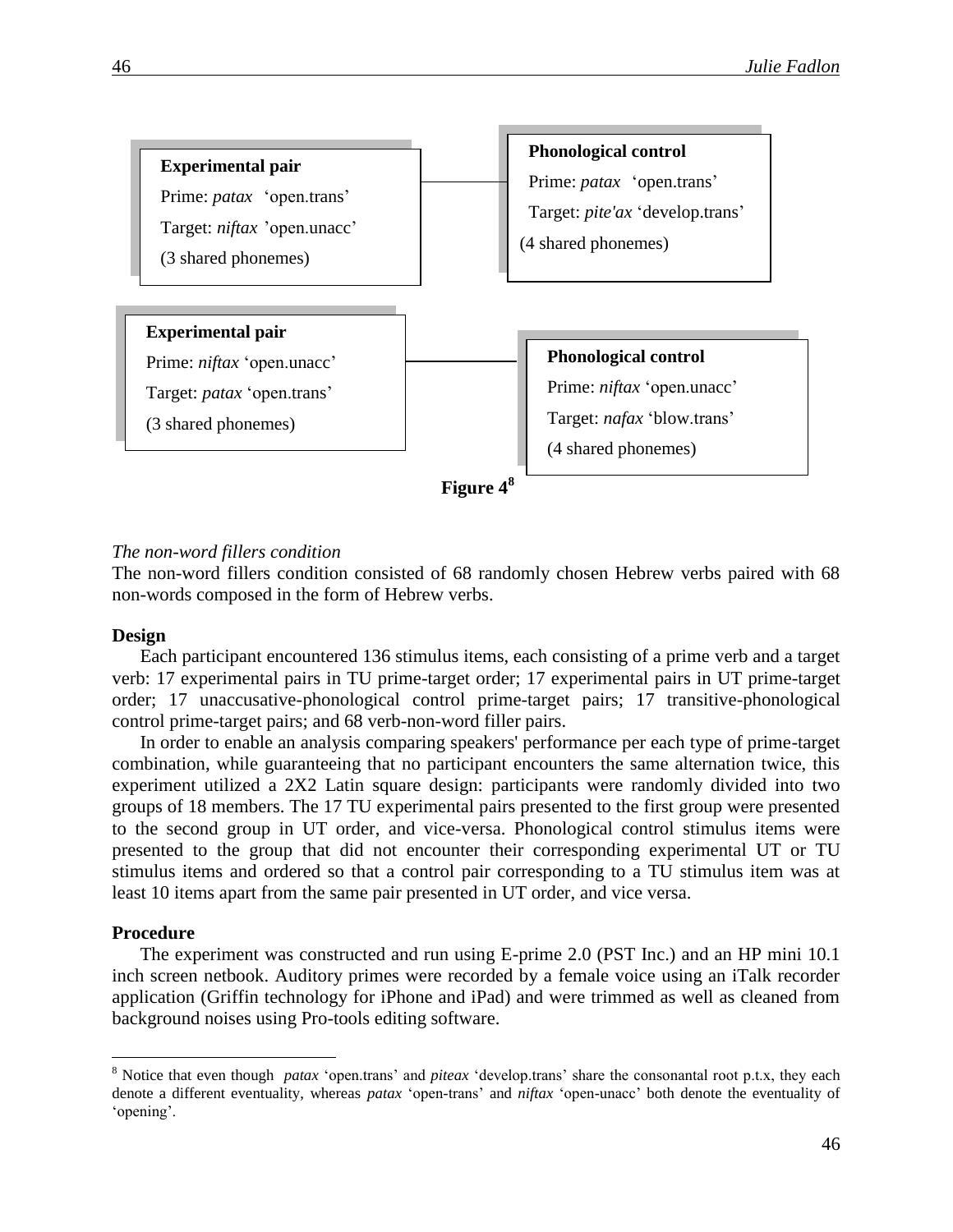Participants were seated in a quiet room in front of the computer. They were instructed to listen to the prime and then press 1 if the item appearing on the screen is a word and 0 if it is a non-word. The instructions given to each participant orally also appeared on the computer screen. Once the participant hit the Enter key to confirm that he or she had understood the instructions and was ready to begin, a practice session consisting of 11 prime-target pairs has commenced. The 136 quasi-randomly ordered experimental, control and filler prime-target pairs appeared right afterwards.

Participants first heard the prime word while three asterisks appeared at the center of the screen. 750 ms later these symbols were replaced by the target string. Once the lexical decision was provided, the asterisks appeared again and the next auditory stimulus item has commenced.

### 4.1.3 Results

A t-test for correlated samples comparing average RTs in the case of transitive-unaccusative prime-target combinations with average RTs in the case of unaccusative-transitive prime-target combinations calculated across participants revealed a faster performance when the prime was a transitive and the target was an unaccusative (TU mean =  $685.19$  ms,  $SD = 66.44$  ms Vs. UT mean = 721.78 ms,  $SD = 106.89$  ms;  $t(33) = 2.44$ ,  $p = 0.02$ ). A comparison of averages calculated across items revealed the same pattern of performance (t-test for correlated samples *t*  $(35) = 2.64, p = 0.012$ .

**Chart 1: Average RT per prime-target combination (error bars represent standard deviation calculated across participants)**



In addition, RTs for the experimental stimulus items were significantly faster than RTs for their matched phonological control pairs (experimental mean  $= 702.69$  ms,  $SD = 91.9$  ms Vs. control mean =  $887.10$  ms,  $SD = 135.2$  ms, t-test for correlated samples:  $t(67) = 9.9$ ,  $p < 0.001$ ).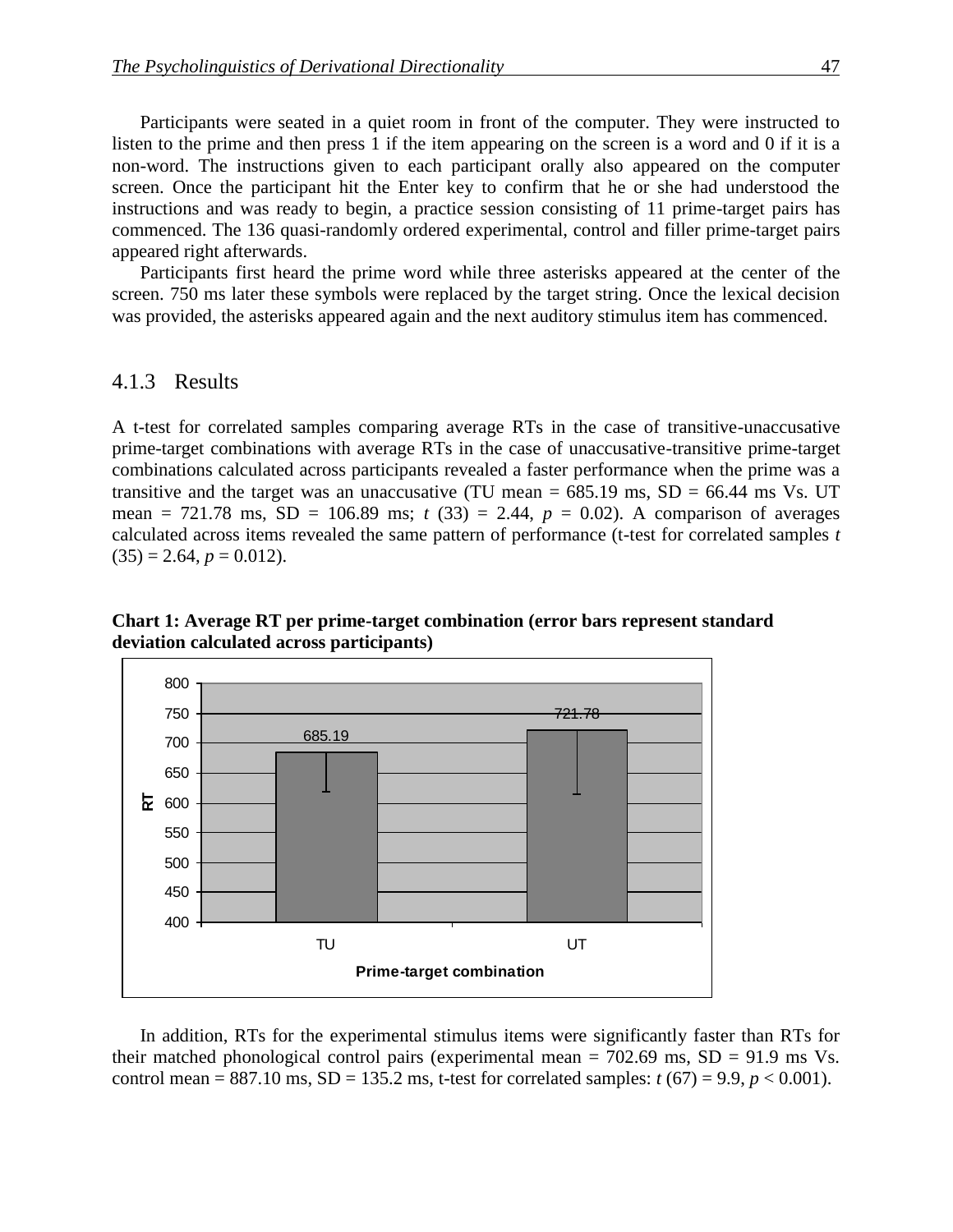

**Chart 2: average RT by stimulus type (error bars represent standard deviation calculated across participants)**

Finally, error rate for TU prime-target pairs was not significantly lower than error rate for UT prime-target pairs (TU mean=  $0.6\%$ , SD= $1.6\%$  vs. UT mean=  $1.4\%$ , SD =  $2.7\%$ ; t-test for correlated samples  $t(35) = 1.8$ ,  $p = 0.17$ ).



**Chart 3: average percentage of accuracy per prime-target combination** 

Error rate for the phonological control pairs was significantly higher than the error rates for both levels of the experimental condition (control mean =  $9.9\%$ , SD =  $6.6\%$ ; t-test for correlated samples TU vs. control:  $t$  (35) = 8.02,  $p$  < 0.001, UT vs. control:  $t$  (35) = 7.85,  $p$  < 0.001).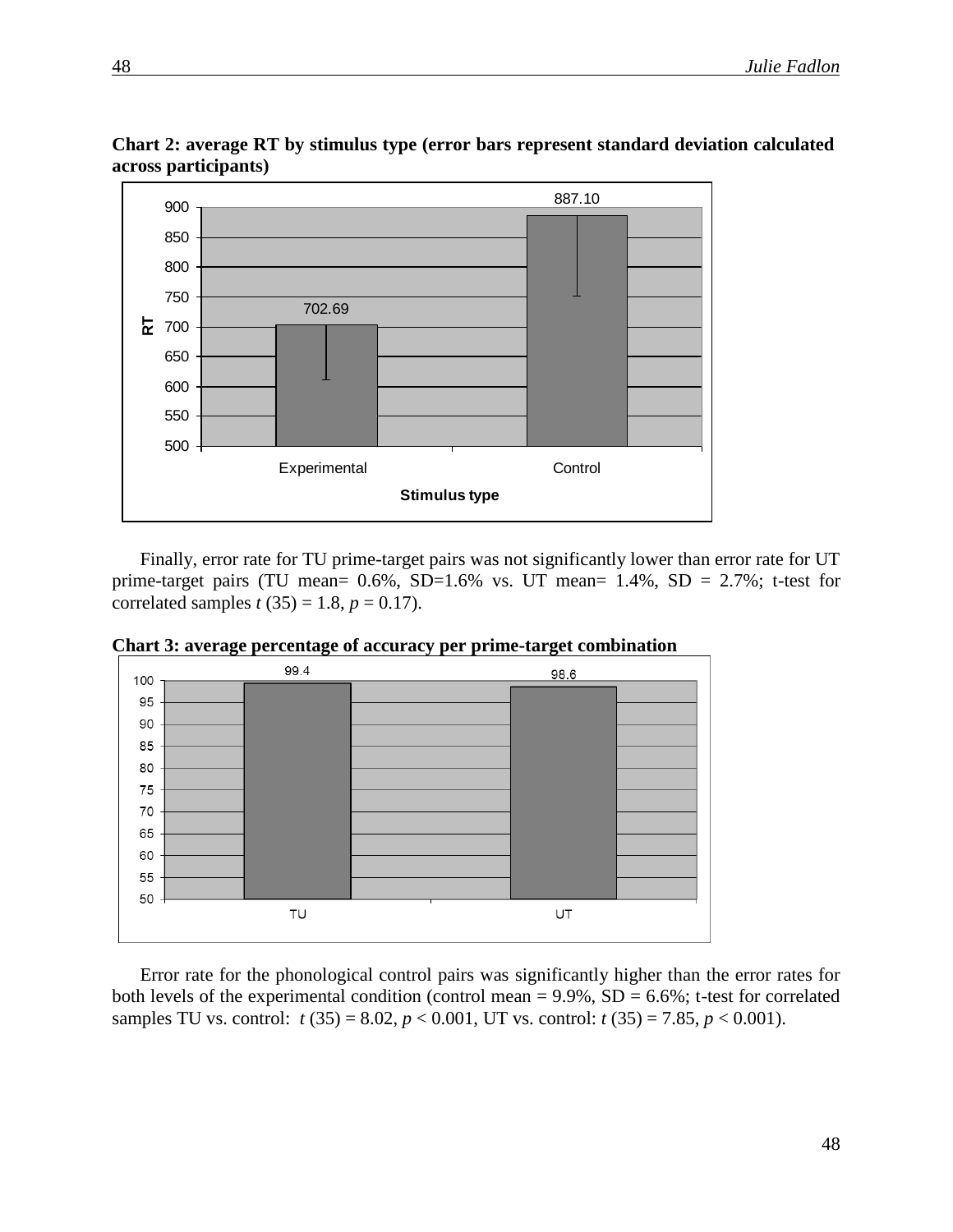

**Chart 4: average percentage of accuracy by stimulus type** 

### 4.1.4 Discussion

Assuming the ICE hypothesis, the RT pattern revealed by experiment 1 is consistent with transitive-to-unaccusative theories. Transitive primes have been shown to be better at facilitating the lexical retrieval of their corresponding unaccusatives than unaccusative primes are at facilitating the lexical retrieval of their corresponding transitives. Since in this study a faster performance pattern associated with a particular prime-target combination is taken as evidence that this combination represents the basic-derived order, this finding suggests that the derivationally basic alternate is the transitive while the derivationally complex one is the unaccusative. However, before we can draw this conclusion, an important aspect of the transitive-unaccusative alternation must be excluded as an underlying factor that might have influenced speakers' performance.

A central characteristic of the relationship between unaccusatives and their transitive counterparts is that the truth of a transitive proposition entails the truth of its corresponding unaccusative proposition (Parsons 1990; Reinhart & Siloni 2005, among others). For example, (16)a, which asserts that the wind rolled the ball, entails (16)b, which asserts that the ball rolled:

|  |                       | (16) a. ha-ru'ax gilgela 'et ha-kadur | (Transitive)  |
|--|-----------------------|---------------------------------------|---------------|
|  |                       | the-wind rolled ACC the-ball          |               |
|  |                       | 'The wind rolled the ball.'           |               |
|  | b. ha-kadur hitgalgel |                                       | (Uaccusative) |
|  | the-ball rolled       |                                       |               |
|  | 'The ball rolled.'    |                                       |               |

Given the above, there is a possibility that the results of experiment 1 are due to this entailment relation; specifically, that speakers found it easier to retrieve unaccusative targets after transitive primes were accessed because the retrieval of the transitive prime (e.g *gilgel*- 'roll.trans') activated the truth conditional semantics associated with the proposition containing this verb (e.g., X rolled Y, which entails that Y rolled) and that this has consequently resulted in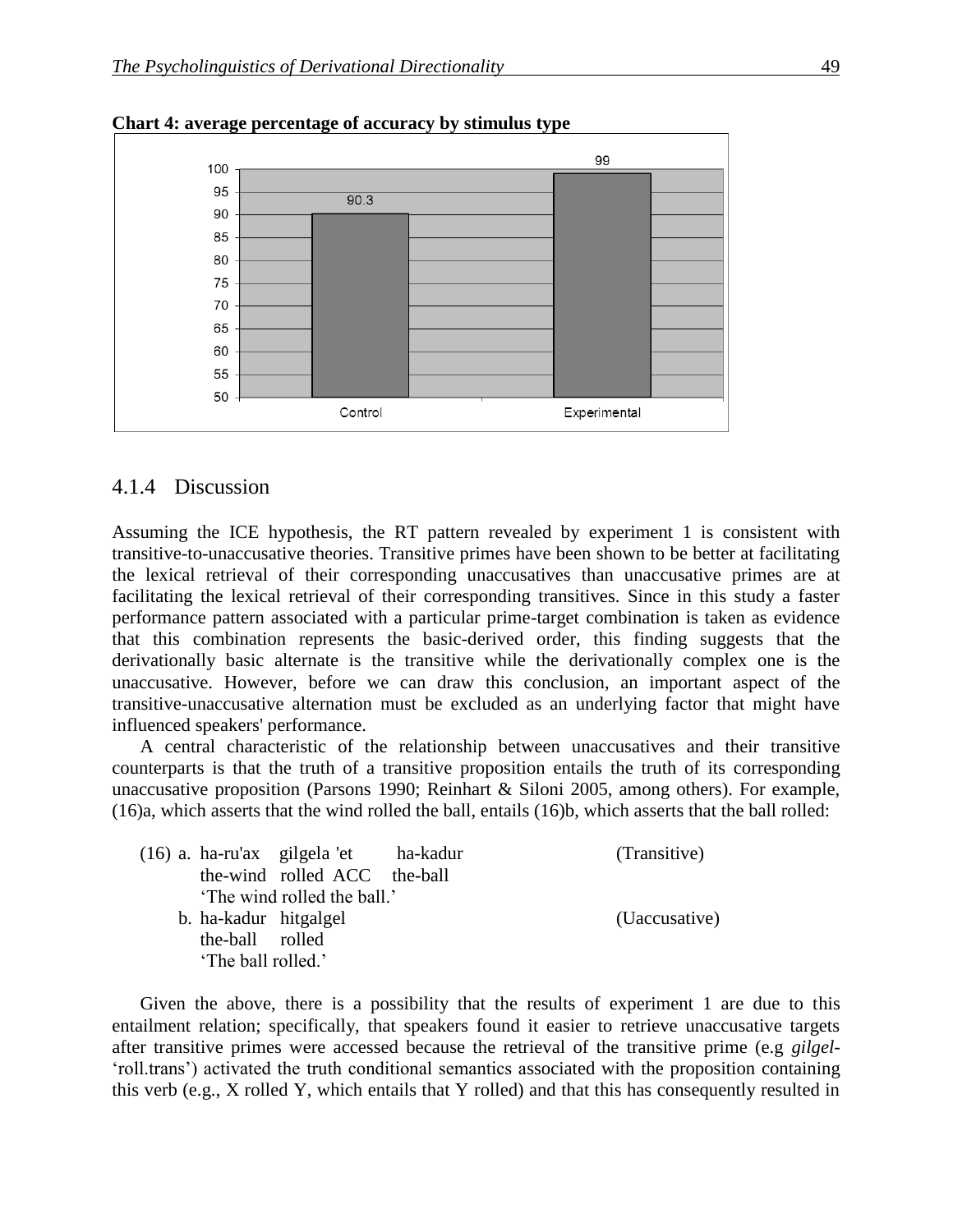facilitating the retrieval of the corresponding unaccusative (e.g., *hitgalgel*-'roll.unacc'). In contrast, in the reverse prime-target combinations the unaccusative prime had no such facilitation effect for the retrieval of the corresponding transitive since the truth of the unaccusative proposition does not entail the truth of the corresponding transitive one.

In order to examine the potential relevance of this relationship for this particular task, a follow-up experiment examined pairs of verbs that exhibit the entailment relationship described above but are not derivationally related.<sup>9</sup> If semantic entailment is indeed relevant for speakers' performance in a lexical decision task, they are predicted to perform better when the entailing verb is the prime and the entailed verb is the target. Hence, Experiment 2 compared speakers' performance with entailing-entailed prime-target pairs to their performance with entailedentailing prime-target pairs.

#### **4.2**xx**Experiment 2**

### 4.2.1 Participants

The group of participants consisted of 30 adult native Hebrew speakers, 22 female and 8 male. Their ages ranged between 20 and 43 and their mean age was 27.16. Participants' level of education and familiarity with linguistic theory was identical to that of the group of participants in experiment 1.

### 4.2.2 Method

#### **Stimuli**

 $\overline{a}$ 

Participants were presented with three types of stimulus items: an experimental condition, a control condition and a non-word fillers condition.

#### *The experimental condition*

The experimental condition consisted of 34 pairs of transitive verbs and their corresponding semantically entailed but not derivationally related intransitives presented to participants in both entailing-entailed  $(\rightarrow)$  and entailed-entailing  $(\leftarrow)$  orders. The pairs were chosen based on a pretest performed on 10 savvy speakers who were given a list of 49 pairs exhibiting these defining properties. Only pairs that were also judged as exhibiting this type of semantic entailment by 9 or more of the speakers were included in this experiment. Morphophonologically speaking, each member of a pair was associated with a distinct consonantal root. In addition, in each pair, at least one verb had a corresponding derivationally related transitive or intransitive alternate associated with the same consonantal root. This means that none of the pairs can be seen as an etymologically unrelated semantic equivalent which replaces the transitive/intransitive equivalent of a verb or 'blocks' it from occurring in the mental lexicon (for

<sup>&</sup>lt;sup>9</sup> I thank Tal Siloni (P.C) for noting that semantic entailment should be excluded as an underling factor and suggesting that this empirical examination be conducted.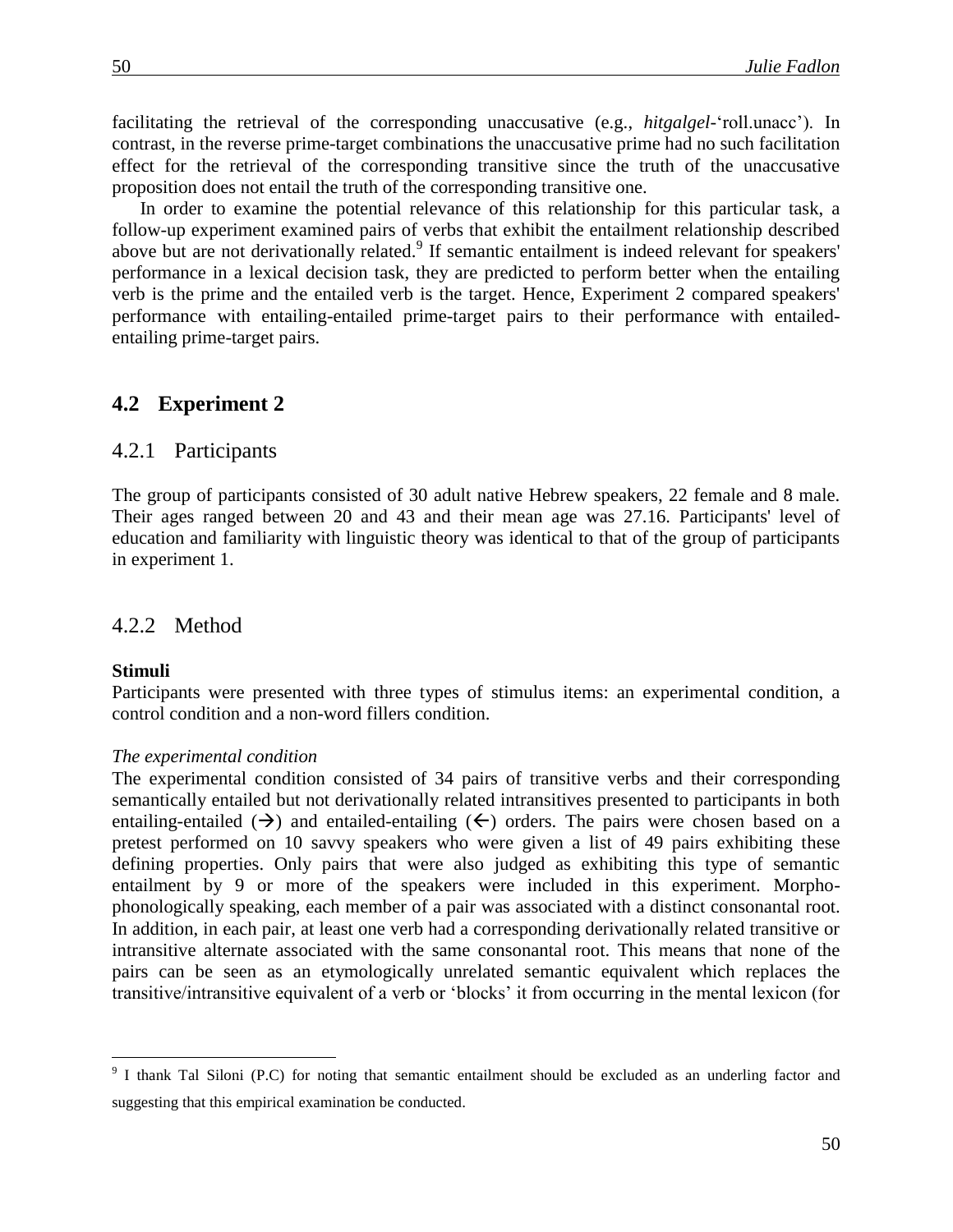a discussion of the various aspects of this phenomenon, see Aronoff 1976, Parsons 1990 and Embick & Marantz 2008).

Two examples, whose English translation also exhibits the defining properties mentioned above, are *cinen* 'chilled.trans'-*hitkarer* 'cooled.intrans' and *hidgish* 'emphasized' *balat* -'gotprominent'.

Finally, in this case as well, morpho-phonological complexity and frequency of occurrence were balanced between entailing and entailed verbs (*W* (24) = 87, *p* = 0.215). For the full list of stimulus items see appendix B.

#### *The control condition*

The control condition consisted of 34 randomly chosen semantically and derivationally nonrelated transitive and intransitive verbs.

#### *The non-word fillers condition*

The non-word fillers condition consisted of the same non-word stimulus items used in experiment 1.

### **Design**

Each participant encountered 136 stimulus items, each consisting of a prime verb and a target verb. The stimuli for each group included 17 experimental pairs in entailing-entailed primetarget order; 17 experimental pairs in entailed-entailing prime-target order; 34 control primetarget pairs; and 68 verb-non-word filler pairs.

As in experiment 1, a 2X2 Latin square design was utilized: participants were randomly divided into 2 groups of 15 and the 17 experimental pairs presented to the first group in entailing-entailed order were presented to the second group in entailed-entailing order, and viceversa. Since there was no specific correspondence between control and experimental items, both groups of participants were presented with the same control items.

### **Procedure**

The Procedure was identical to that of experiment 1.

### 4.2.3 Results

A t-test for correlated samples comparing average RTs for entailing-entailed prime-target combinations with average RTs for entailed-entailing prime-target combinations calculated across participants did not find participants' performance to be significantly different (entailingentailed mean =  $723.77$  ms,  $SD = 169.67$  ms Vs. entailed-entailing mean =  $723.99$  ms,  $SD =$ 170.66 ms,  $t(33) = 0.008$ ,  $p = 0.99$ ). A comparison of averages calculated across items revealed the same pattern of performance (t-test for correlated samples  $t(29) = 0.013$ ,  $p = 0.98$ ).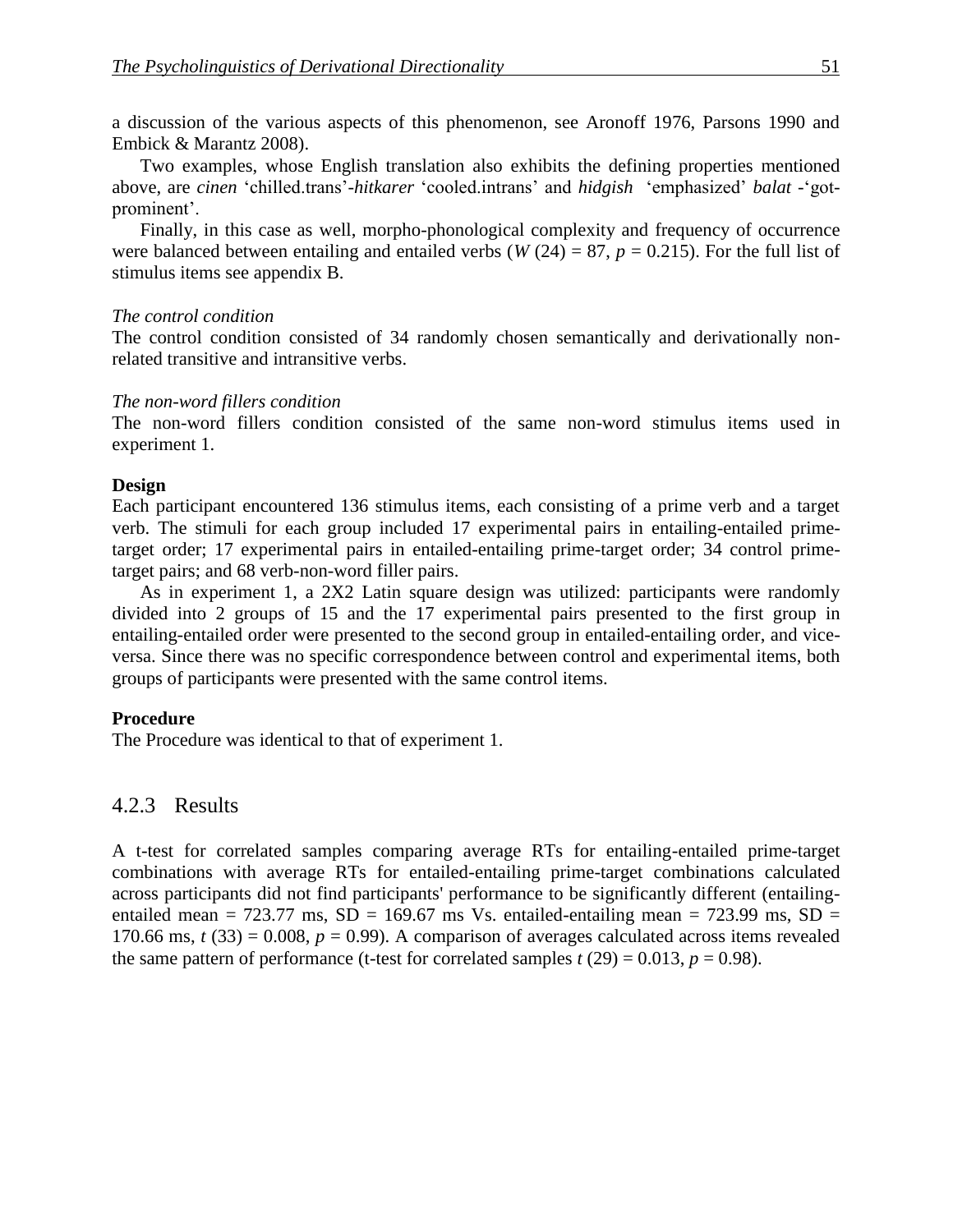**Chart 5: average RT by prime-target combination (error bars represent standard deviation calculated across participants)**



In addition, no significant difference was found between average RTs for experimental items and average RTs for control items (experimental mean  $= 723.88$  ms,  $SD = 163.42$  ms vs. control mean = 707.06 ms,  $SD = 128.43$  ms, t-test for correlated samples  $t(29) = 1.32$ ,  $p = 0.2$ ).

Finally, error rate for entailing-entailed pairs was not significantly different than error rate for entailed-entailing pairs (entailing-entailed mean  $= 5 %$ ,  $SD = 6%$  entailed-entailing mean  $=$ 4%, SD = 5%, t-test for correlated samples  $t(29) = 0.81$ ,  $p = 0.42$ ). A comparison between error rate for control items and error rate for both levels of the experimental condition revealed the difference between them to be non-significant as well (control mean  $= 3\%$ , SD  $= 3\%$ ; t-test for correlated samples entailing-entailed vs. control:  $t(29) = 1.52$ ,  $p = 0.14$ , entailed-entailing vs. control:  $t(29) = 0.68$ ,  $p = 0.5$ ).



**Chart 6: average percentage of accuracy by stimulus type**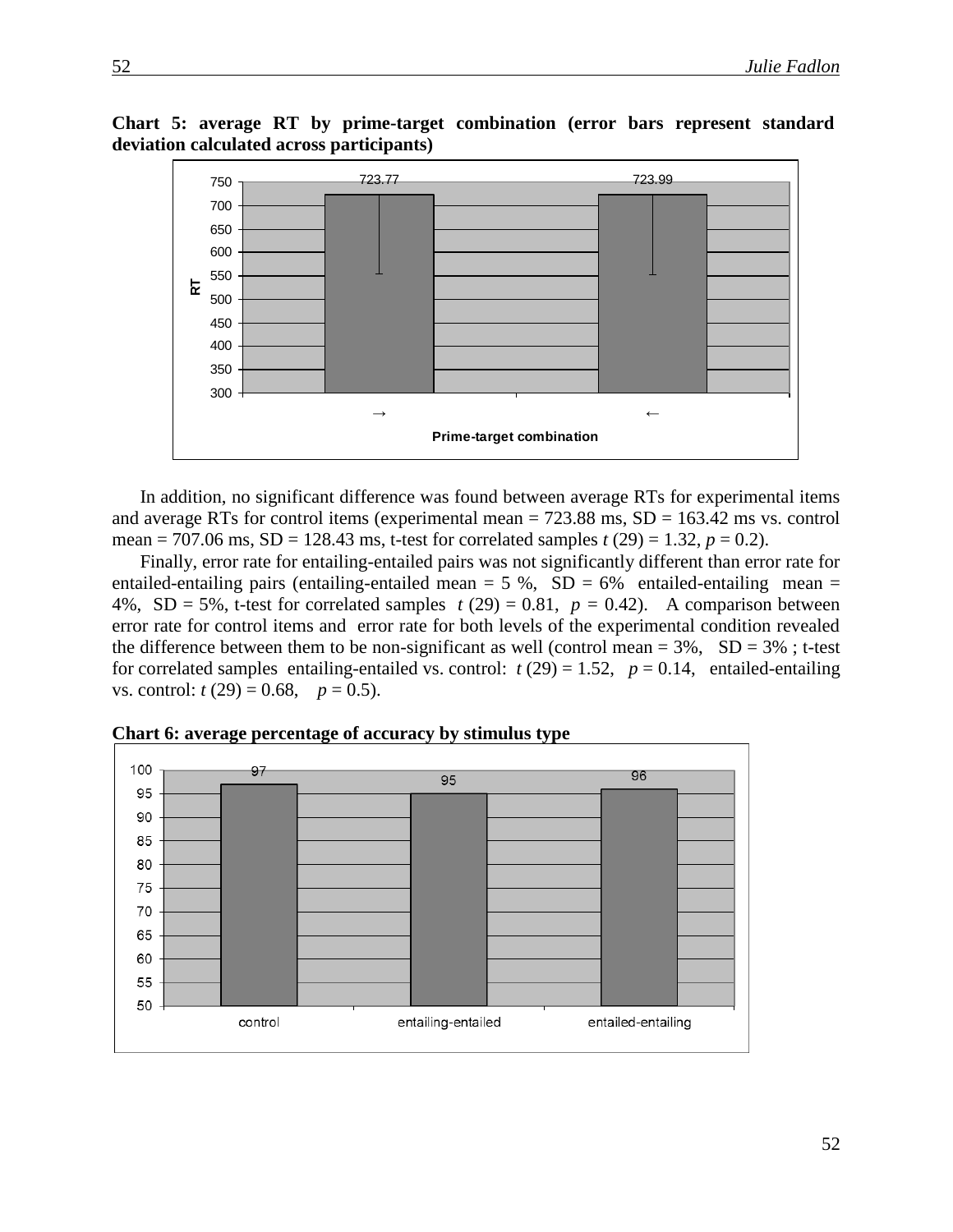### 4.2.4 Discussion

The comparison between entailed-entailing and entailing-entailed prime-target pairs conducted in experiment 2 revealed no significant difference between speakers' performance for the two types of stimuli. As this experiment was designed to isolate the variable of semantic entailment, the almost identical RT patterns for both levels of this variable suggest that semantic entailment is irrelevant for cross-modal lexical priming and can therefore be excluded as an underling factor that might have influenced speakers' performance in experiment 1.

### **4.3**xx**Experiment 3**

As detailed in 4.1 above, the experimental items in experiment 1 were chosen in a manner that controlled their morpho-phonology and frequency of occurrence. However in order to unequivocally rule out the target verbs' morpho-phonology, frequency of occurrence or argument structure (number of arguments) as intervening underlying factors, an additional experiment was designed and conducted. <sup>10</sup>

As detailed immediately below, in experiment 3 participants were presented with the same target words included in experiment 1 without being exposed to a prime beforehand.

### 4.3.1 Participants

The group of participants consisted of 30 adult native Hebrew speakers, 16 female and 14 male. Their ages ranged between 23 and 40 and their mean age was 29.53. Participants' level of education and familiarity with linguistic theory was identical to that of the group of participants in experiment 1 and 2.

#### 4.3.2 Method

#### **Stimuli**

Stimuli consisted of the 34 transitive verbs and their corresponding unaccusatives used in experiment 1, as well as the 68 non-words and the 68 phonological controls included in experiment 1, functioning in the current experiment as filler items. For the full list of transitives and unaccusatives items see appendix C.

#### **Design**

 $\overline{a}$ 

Each participant encountered 136 words: 17 unaccusative verbs; 17 transitive verbs; 34 existing filler verbs and 68 non-words.

Once again, participants were randomly divided into two groups of 15 members, each presented with a different set of items. The composition of each set maintained the following rule: the eventualities presented to group 1 in the transitive diathesis were presented to group 2 in the unaccusative diathesis and vice versa.

 $10$  I thank Orna Peleg (P.C) for calling my attention to the necessity of this examination.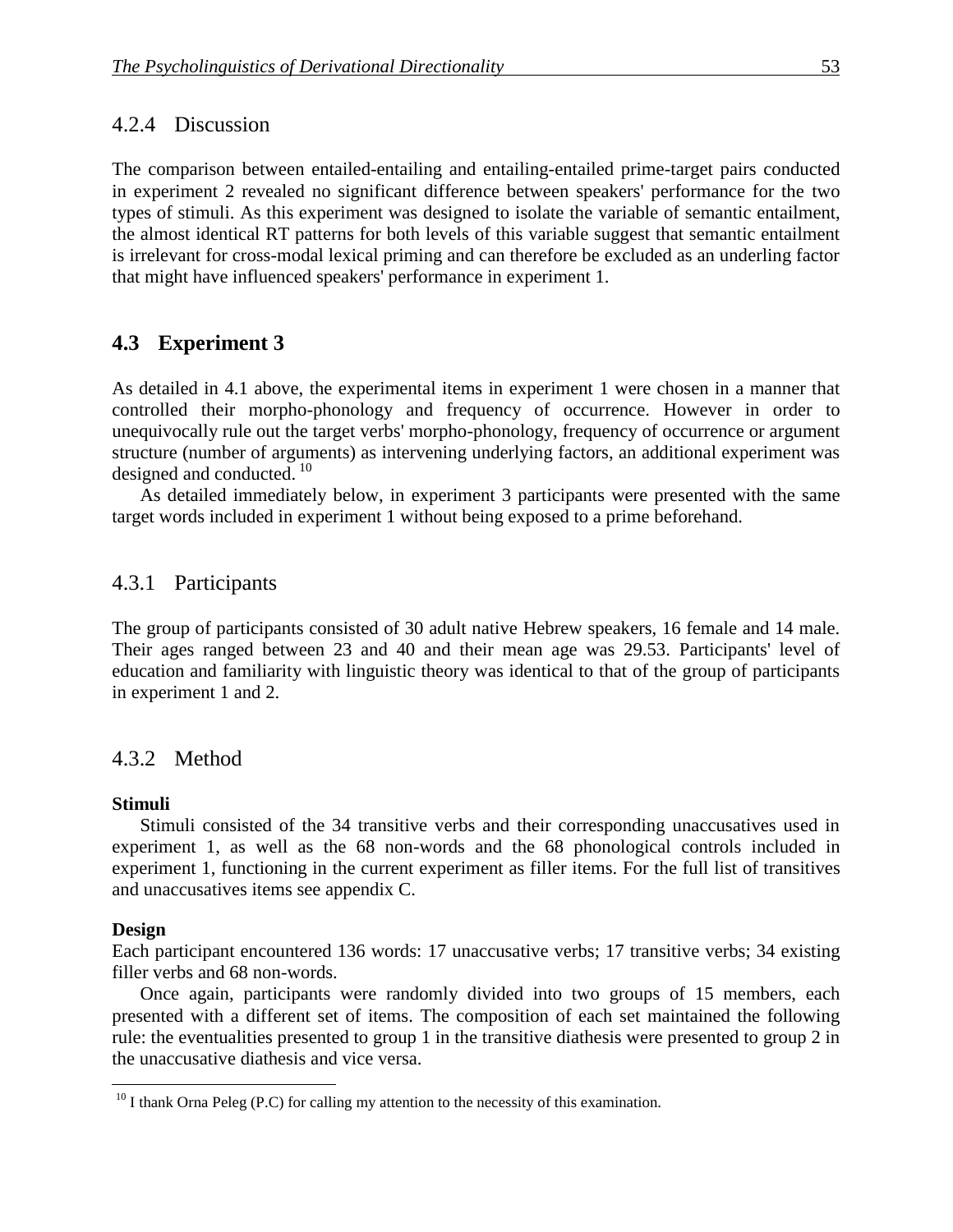### **Procedure**

The words and non-words were presented to speakers one after the other in the same order they were presented in experiment 1. Each item was separated from the next by a 3 second pause during which three asterisks appeared at the center of the screen. Participants were instructed to read the word that appear on the screen and press 1 if it exists and 0 if it does not**.** All other procedural details were identical to those of experiment 2, presented in 4.2.2 above.

### 4.3.3 Results

A t-test for correlated samples comparing average RTs for the transitive and unaccusative verbs calculated across participants did not find performance to be significantly different (unaccusative mean = 756.60 ms, SD = 92.41 ms Vs. transitive mean = 763.95 ms, SD = 78.9 ms, *t* (33) = 0.36,  $p = 0.72$ ). A comparison of averages calculated across items revealed the same pattern of performance (t-test for correlated samples  $t(29) = 0.61$ ,  $p = 0.545$ ).



**Chart 7: average RT by stimulus type (error bars represent standard deviation calculated across participants)**

Finally, error rate for transitive items was not significantly different than error rate for unaccusative items (unaccusative  $=1\%$ , SD = 0.7%, transitive = 1%, SD = 0.6%, t-test for correlated samples  $t(29) = 0.46$ ,  $p = 0.65$ ).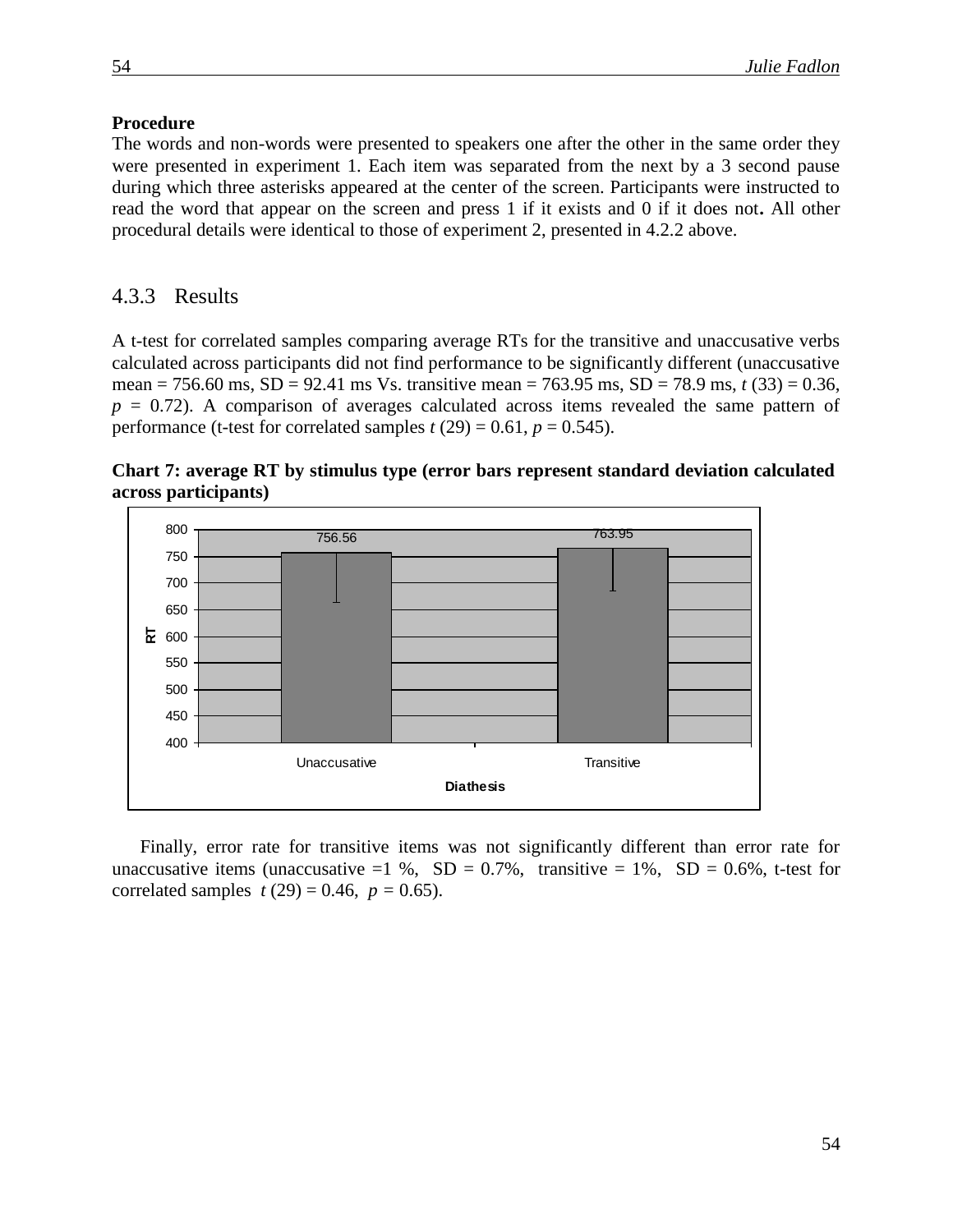

**Chart 8: average percentage of accuracy by stimulus type** 

#### 4.3.4 Discussion

The experimental condition of the current experiment consisted of the transitive and the unaccusative verbs included in experiment 1. It was designed to compare speakers' RT in a lexical decision task in which the target word is an unaccusative verb to their RT in a lexical decision task in which the target word is the corresponding transitive. In contrast with experiment 1, in the current experiment participants did not listen to a prime word prior to the appearance of the target word on the screen. As reported above, an analysis of their performance reveals that, in contrast with the performance pattern observed in experiment 1, RTs to unaccusative targets were not significantly different from RTs to transitive targets.

This performance pattern indicates that the significantly shorter RTs in the case of transitiveunaccusative prime-target pairs observed in experiment 1 is not a reflection of the target's idiosyncratic features, or number of arguments (1 vs. 2), but due to the relationship between the transitive prime and the unaccusative target.

## **5**xx**Conclusion and General Discussion**

Given the results of experiment 1 and 2, the performance pattern revealed in experiment 3 is a clear indication that transitive primes facilitate the lexical retrieval of their corresponding unaccusatives better than unaccusative primes facilitate the lexical retrieval of their corresponding transitives.

According to the ICE hypothesis, the significantly shorter RT in the lexical decision task with transitive-unaccusative prime-target combination is due to its resemblance to the mental representation of the systematic relationship between these two diatheses. This mental representation, the results of experiment 1 suggest, defines the transitive verbs as the derivationally basic alternates from which unaccusative verbs are derived. Therefore, this performance pattern is consistent with transitive-to-unaccusative analyses and inconsistent both with unaccusative-to-transitive and with root-based analyses.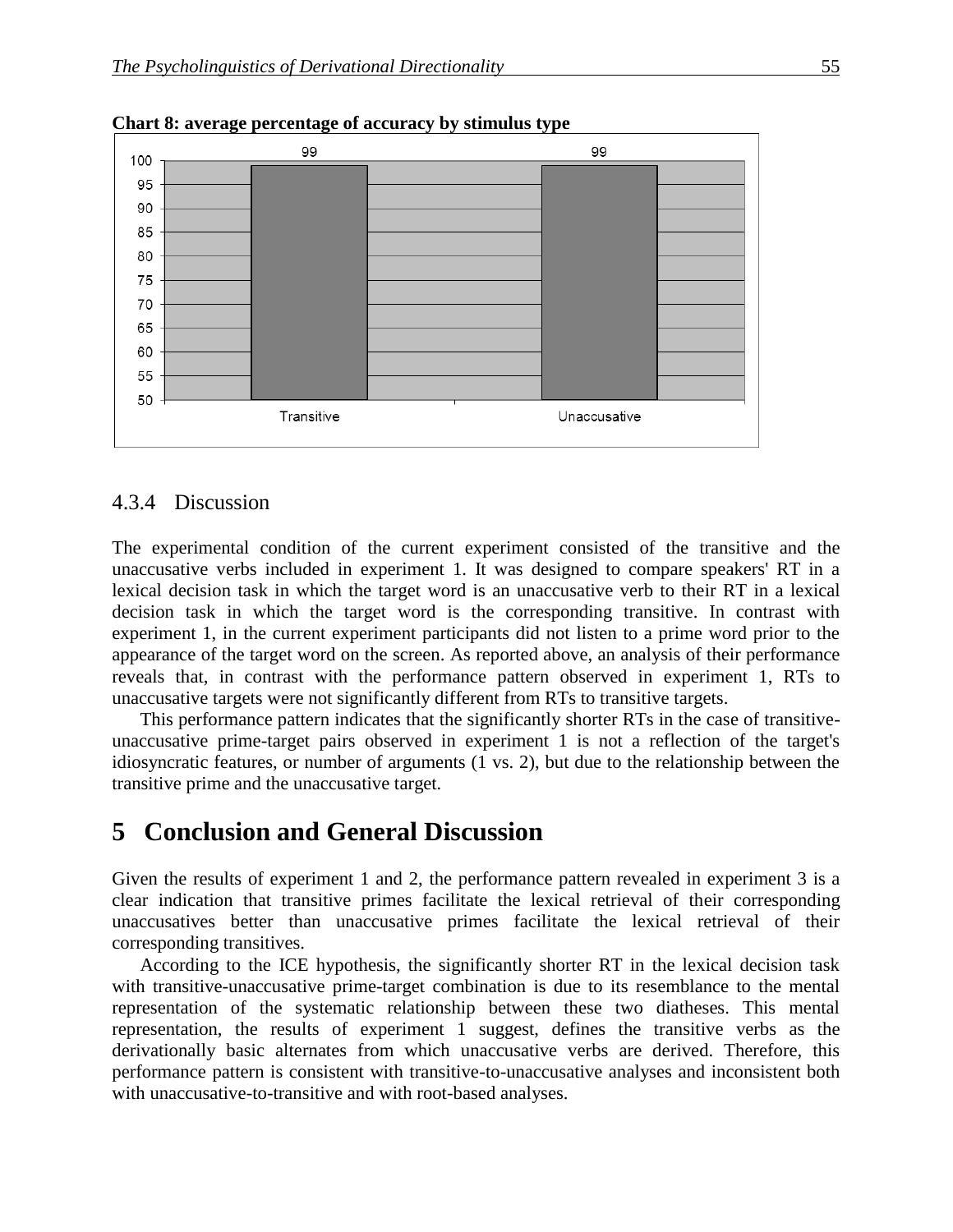In addition, the significant difference found between the overall performance with pairs consisting of corresponding unaccusative and transitive verbs in both orders of presentation and pairs of verbs for which the relationship is purely phonological, or purely involves semantic entailment, provides new empirical evidence to reinforce the view that the relationship between unaccusatives and their transitive alternates is more than a result of phonological resemblance or entailment relation. This finding is a clear indication for the existence of a structural relationship between the abstract representations of these verbs, thus demonstrating psychological reality for the assumption of a derivational relationship between the transitive and the unaccusative diatheses.

#### **5.1** Against an Alternative Interpretation

As detailed above, under the assumption of the ICE hypothesis, the performance patterns observed in experiment 1-3, suggest that unaccusative verbs are derived from their transitive counterparts. However, there is also an alternative way of interpreting these findings, which stems from a hypothesis I label here the 'Output Hypothesis':

(17) The Output Hypothesis:

Given a derivational relationship, the derived alternate would serve as a better facilitator for the lexical retrieval of the basic alternate than vice versa.

Similarly to ICE, The Output Hypothesis assumes that derivational relationships are reflected in speakers' perception, but postulates the opposite facilitation effect. It suggests that basic alternates are accessed during the computation of their derived counterparts. Hence that previous retrieval of a derived alternate would render the basic alternate highly accessible. Consequently, under the assumption of the Output Hypothesis, the fact that transitives were found to be better facilitators for the retrieval of their unaccusative counterparts than unaccusatives were for the facilitation of transitives, constitutes evidence that unaccusatives are the basic alternates from which transitives are derived; hence the observed performance pattern would be interpreted as consistent with unaccusative-to-transitive approaches.

There are however two reasons for rejecting this analysis of the results.

First is the existence of direct empirical evidence which contradicts the Output Hypothesis itself. Recall that the study by Stockall and Marantz (2006) presented in 3.2 targeted an alternation for which directionality is not at debate, namely the derivational relationship between verb stems and their corresponding past forms, and found that basic alternates are better at facilitating the lexical retrieval of their derived alternates than vice versa. As these findings are inconsistent with the Output Hypothesis they constitute a reason to abandon it.

Furthermore, as I explain immediately below, an Output-Hypothesis based reinterpretation of the current study's findings as consistent with unaccusative-to-transitive directionality would have to involve the ad-hoc assumption of an unknown processing mechanism.

As mentioned in section 2, unaccusative-to-transitive approaches analyze the derivational relationship between transitives and unaccusatives as reflecting the fact that the unaccusative VP is embedded under the transitive *v*P. Figure 5 illustrates this structural relationship: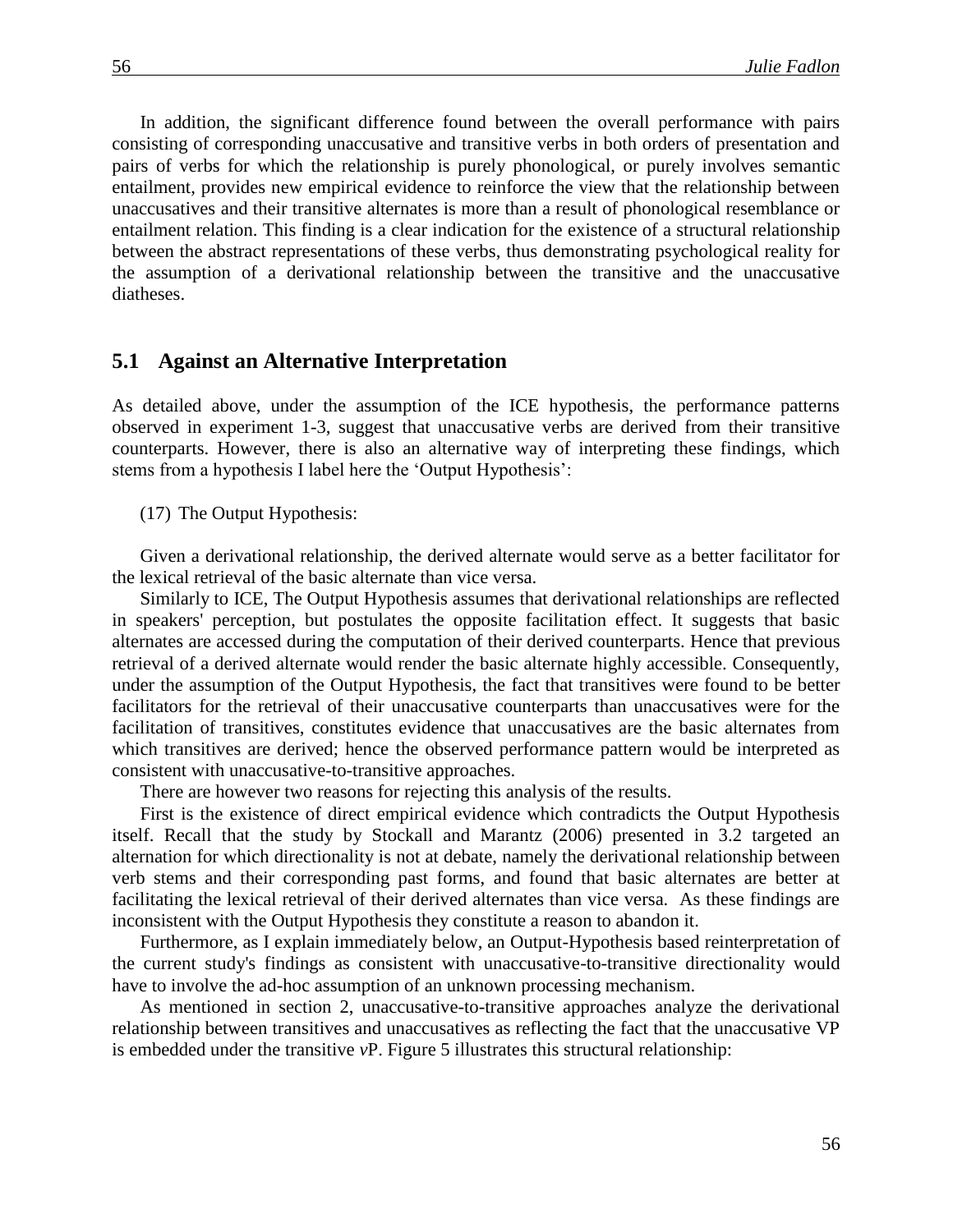



An analysis of the current study's results which assumes this type of derivation as well as the Output Hypothesis would suggest that transitives were observed to be better facilitators than unaccusatives since their lexical retrieval required the computation of the embedded unaccusative tree fragment. As a result, once the transitive alternate had been retrieved, the syntactic structure essential for the retrieval of the unaccusative was already formed, thus rendering the retrieval of the unaccusative verb a shorter process which, as illustrated in figure 6, only required the extraction of an already computed structural fragment:



However, suggesting that this type of fragment extraction can take place requires the premise that it can be utilized for the retrieval of the unaccusative verb. This would entail the assumption of a processing mechanism which, as demonstrated in figure 7 below, is capable of removing the top of the structure to reveal the ready-made representation of the unaccusative form.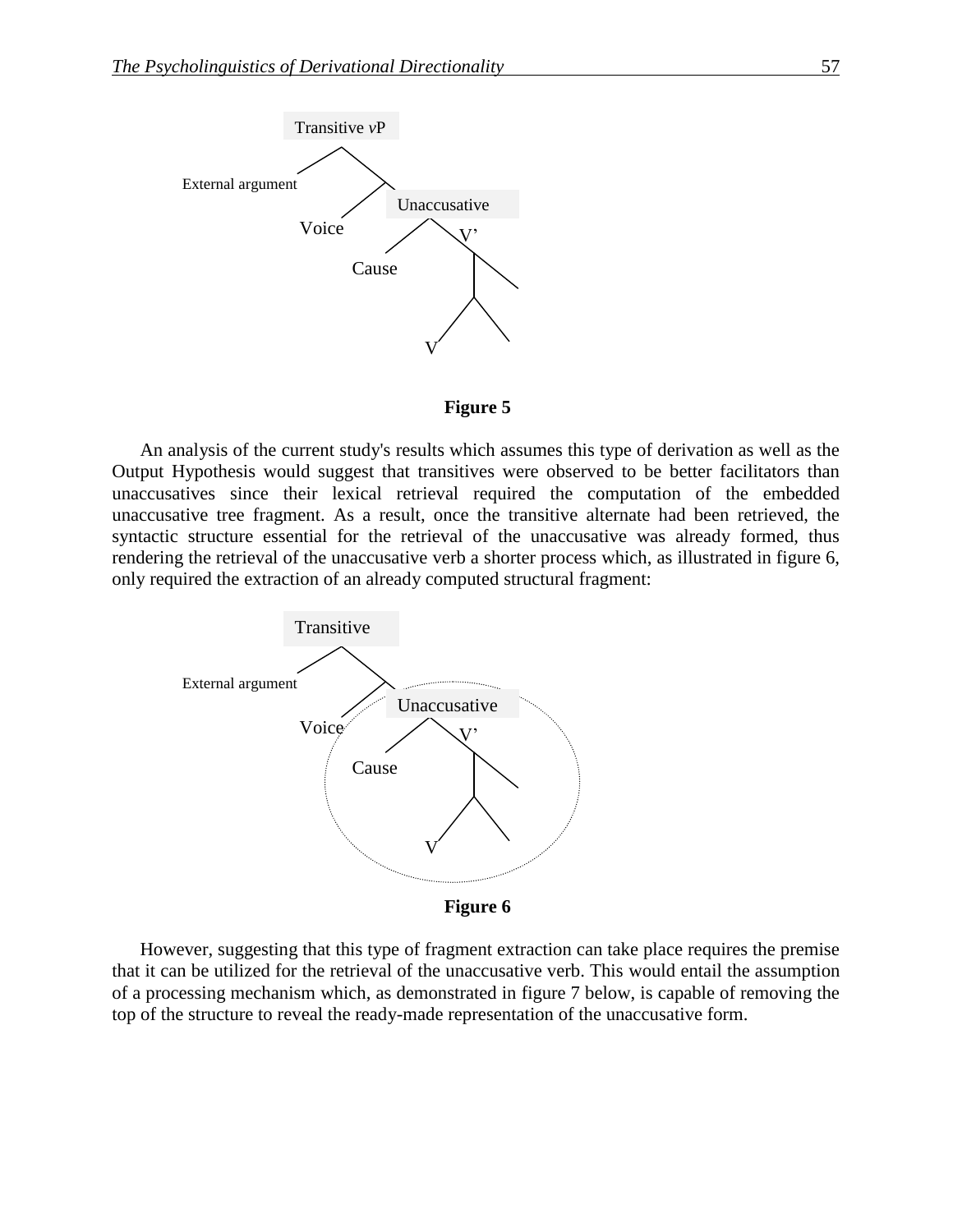

**Figure 7 0 רבעון** 

The assumption of this type of mechanism would be empirically unjustified and ad-hoc. Moreover, viewing such a process as facilitating speakers' performance, rather than inhibiting it, would be incompatible with the processing difficulties speakers are recurrently observed to experience when required to perform structural reanalysis (Frazier & Rayner 1982; Frazier 1987; Pritchett 1988, 1992; Ferreira & Clifton 1986; Ferreira & Henderson 1991; Altmann, Garnham & Dennis 1992, among many others). The plausible prediction would be, then, that an activation of the structure-disassembling mechanism demonstrated above would inhibit speakers' performance with transitive-unaccusative prime-target orders. As this is evidently inconsistent with the performance pattern observed in experiment 1, the assumption of this mechanism should be discarded.

The ICE hypothesis, on the other hand, states that the retrieval of the basic alternate would be a better facilitator for the retrieval of the derived one than vice versa. In the context of the unaccusative-to-transitive view, this means that, as demonstrated in figure 8 below, after the syntactic structure associated with the basic alternate prime have been computed, a retrieval of the derived alternate target would not have to involve a computation of its syntactic representation 'from scratch'. It would only require a completion of the derivation, namely the merging of additional functional head(s) on top of the already computed structure.

Therefore, as opposed to the ad-hoc extraction mechanism described above, the assumption of the ICE hypothesis together with unaccusative-to-transitive directionality would merely require assuming the mechanism of (external) merge (Chomsky 1995, 2000, 2001, 2013), a basic structure-building operation that takes computed structures and combines them with other elements into new ones: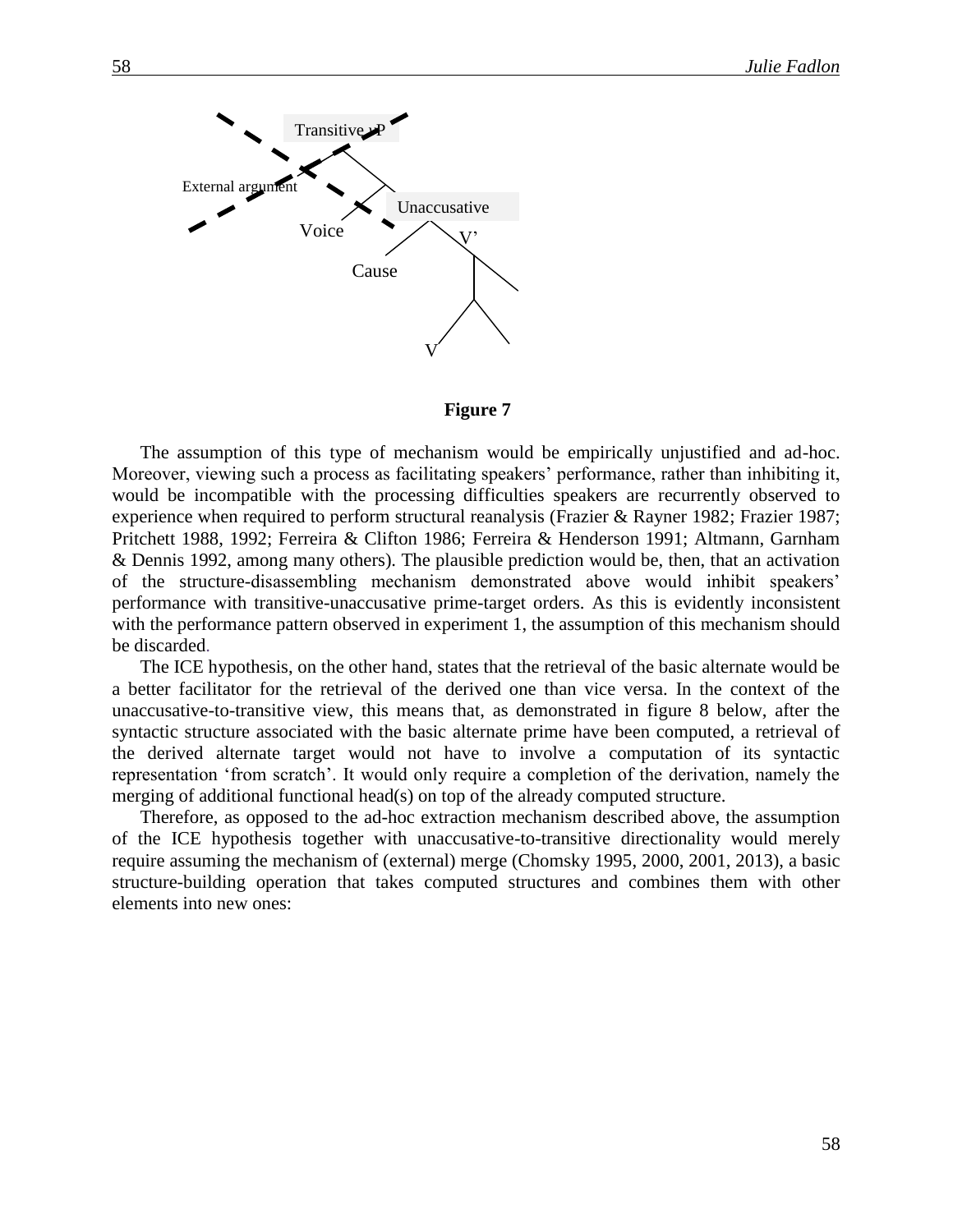

**Figure 8**

The ICE hypothesis is therefore compatible, in principle, with the unaccusative-to-transitive view, whereas the Output Hypothesis is not. Hence the Output Hypothesis considered above cannot be used to determine the validity of proposed unaccusative-to-transitive approaches, while the ICE hypothesis is indeed suitable for this purpose.

### **5.2 Future Research**

As shown above, there are theoretical and empirical justifications for the assumption of the ICE hypothesis. Nevertheless, an experiment testing speakers' performance with regard to verbal alternations for which directionality is not at debate can provide further testing and validation for the assumption of ICE. If, in such a case, speakers' performance pattern turns out to indicate that basic-derived prime-target combinations result in faster RTs than derived-basic combinations, the assumption of the ICE hypothesis will receive additional support.

Suitable stimuli for such an examination would be the derivational relationships between transitive verbs and their corresponding reflexives and verbal passives demonstrated in (18) a-c:

|  | (18) a. ha-'ima                       | hilbiša     | 'et  | ha-yalda           | (Transitive)     |
|--|---------------------------------------|-------------|------|--------------------|------------------|
|  | the-mother                            | dressed     |      | ACC the-girl       |                  |
|  | 'The mother dressed the girl.'        |             |      |                    |                  |
|  | b. ha-yalda                           | hulbeša     |      | (al yedey ha-'ima) | (Verbal passive) |
|  | the-girl                              | was-dressed | (by) | the-mother)        |                  |
|  | 'The girl was dressed by the mother.' |             |      |                    |                  |
|  | c. ha-yalda                           | hitlabša    |      |                    | (Reflexive)      |
|  | the-girl                              | dressed     |      |                    |                  |
|  | 'The girl dressed.'                   |             |      |                    |                  |
|  |                                       |             |      |                    |                  |

Theorists that address these alternations are in agreement that the transitive verb is the basic alternate from which the other diatheses are derived (Grimshaw 1990; Kratzer 2000; Reinhart & Siloni 2004; Chiercia 2004; Koontz-Garboden 2009 among others). Accordingly, if basic alternates are indeed better facilitators than derived alternate, transitives (e.g., *hilbisa*) should be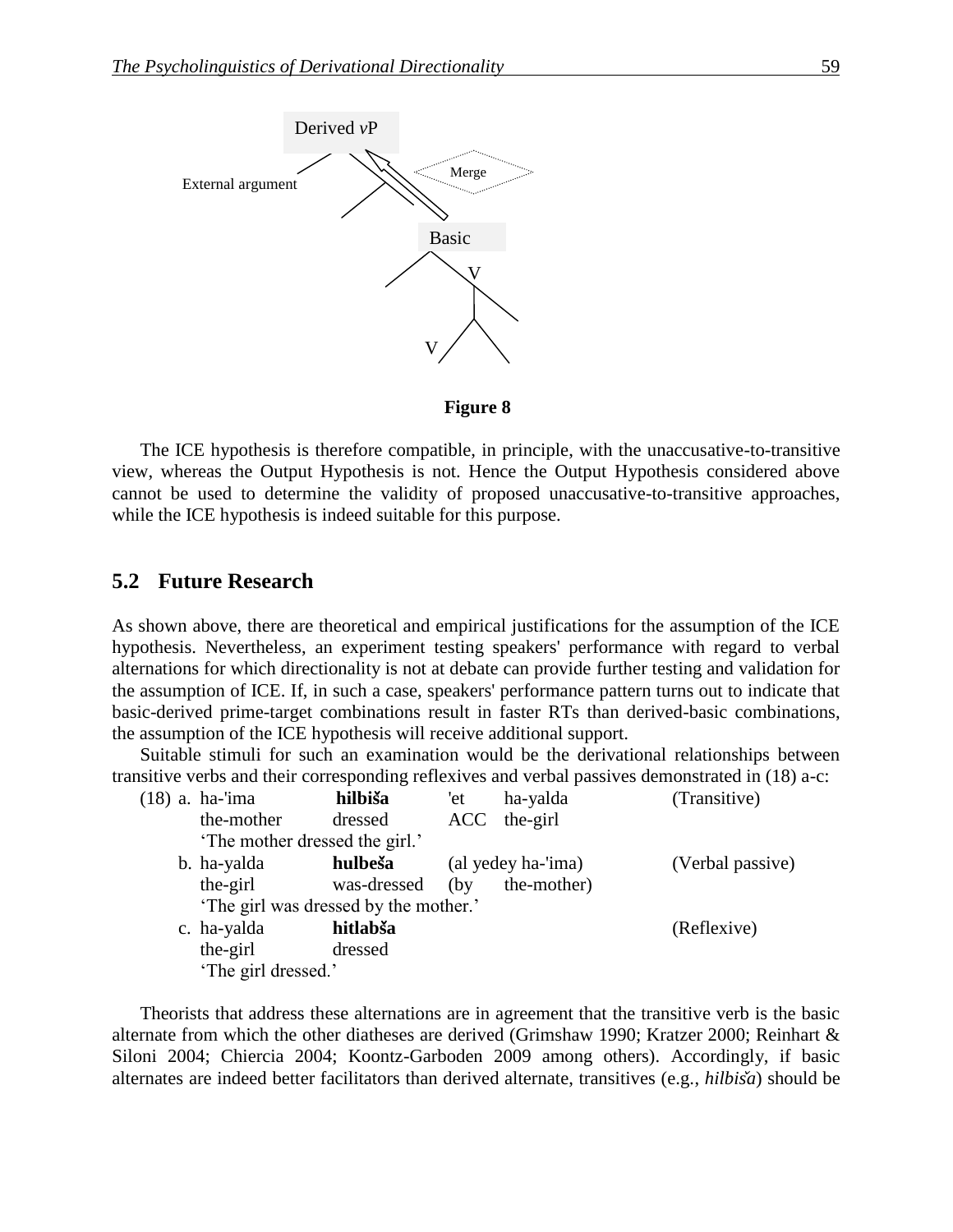observed to be better facilitators for the retrieval of their corresponding verbal passives (hulbesa) and reflexives (*hitlabsa*) than vice versa.

### **5.3** Methodological Implications

Apart from providing a glimpse into speakers' perception of the transitive-unaccusative alternation, the three experiments presented and discussed above constitute an exhaustive casestudy demonstrating how derivational directionality can be psycholinguistically examined.

Interestingly, with regard to the specific derivational relationship at hand, this empirical examination revealed that on a par with transitive-to-unaccusative approaches Hebrew speakers perceive transitive verbs are basic and their unaccusative counterparts as derived.

This performance pattern is an indication that the ICE hypothesis, as well as the methodologies developed and elaborated to test its predictions, can provide a basis for further fruitful psycholinguistic examinations, whether studying how speakers of other languages perceive the transitive-unaccusative alternation or settling theoretical debates concerning the directionality of further derivational relationships.

## **References**

- Alexiadou, Artemis, Elena Anagnostopolou and Martin Everaert. 2004. Introduction. In *The unaccusativity puzzle*, ed. A. Alexiadou, E. Anagnostopolou and M. Everaert. Oxford: Oxford University Press.
- Alexiadou, Artemis, Elena Anagnostopolou and Florian Schäfer. 2006. The properties of anticausatives crosslinguistically. In *Phases of Interpretation*, ed. M. Frascarelli. Berlin: Mouton.
- Altmann, Gerry T.M., Alan Garnham and Yvette Dennis. 1992. Avoiding the garden path: Eye movements in context. *Journal of Memory and Language* 31:685–712.
- Anderson, Stephen R. 1992. *A-morphous morphology*. Cambridge University Press: Cambridge.
- Arad, Maya. 2005. *Roots and Patterns: Hebrew morpho-syntax*. Dordrecht: Springer.
- Aronoff, Mark. 1976. *Word formation in generative grammar.* Cambridge, Mass: MIT Press.
- Belletti, Adriana, and Luigi Rizzi. 1981. The Syntax of "ne": Some theoretical implications. *The Linguistic Review* 1:117–154.
- Belletti, Adriana, and Luigi Rizzi. 1988. Psych-verbs and theta theory. *Natural Language and Linguistic Theory* 6:291–352.
- Borer, Hagit, and Yosef Grodzinsky. 1986. Syntactic cliticization and lexical cliticization: The case of Hebrew dative clitics. In *The syntax of pronominal clitics*, *Syntax and semantics 19*, ed. H. Borer, 175–217. New York: Academic Press.
- Borer, Hagit. 1994. The projection of arguments. In *Functional Projections*, ed. E. Benedicto and J. Runner. Amherst, Mass: GLSA.
- Borer, Hagit. 2003.Exo-skeletal vs. endo-skeletal explanations: syntactic projections and the lexicon. In *The nature of explanation in linguistic theory*, ed. J. Moore and M. Polinsky*.* Stanford CA: CSLI Publications.
- Burzio, Luigi. 1986. *Italian syntax*. Dordrecht: Reidel.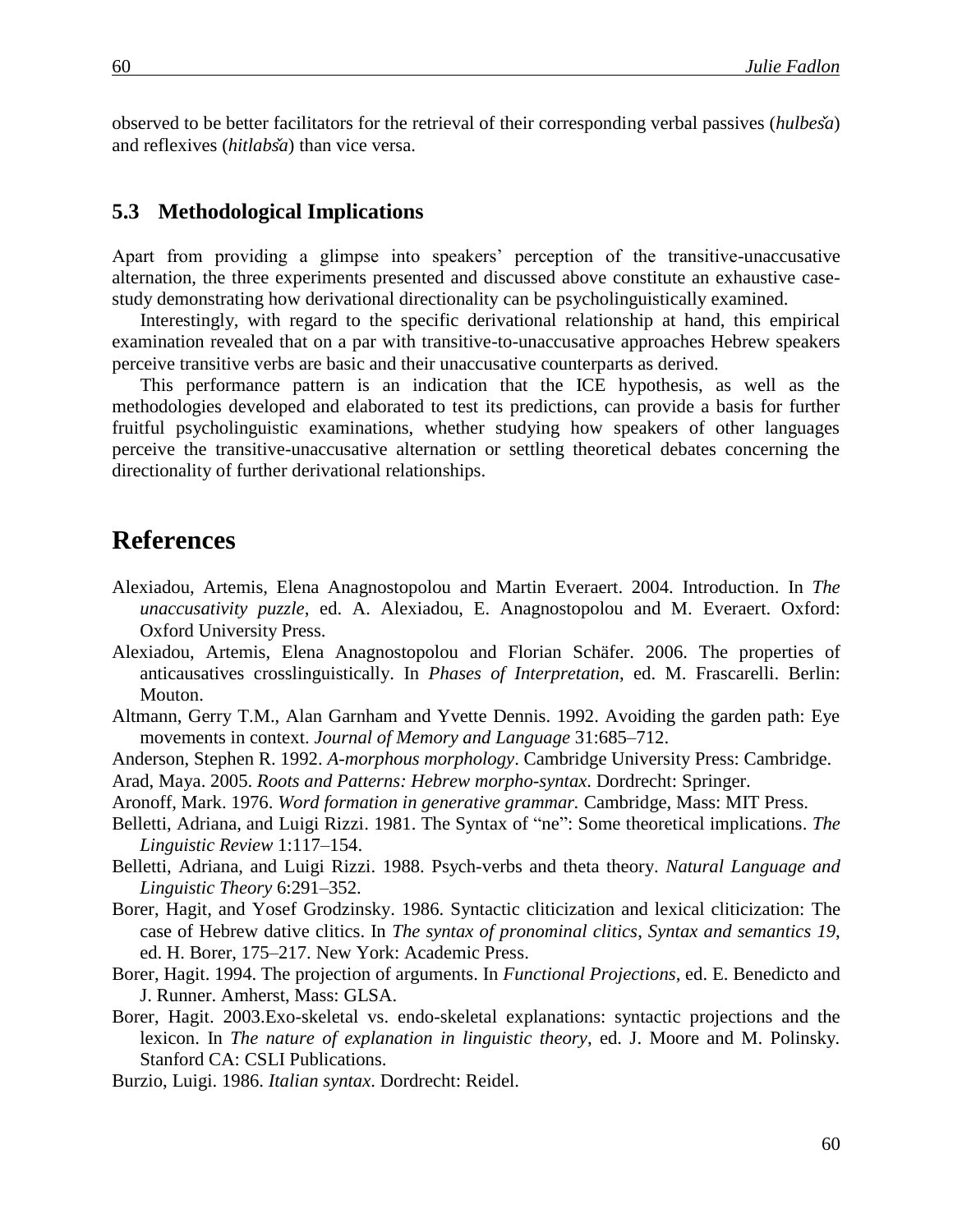- Chierchia, Gennaro. 2004 (written in 1989). A semantics for unaccusatives and its syntactic consequences. In *The Unaccusativity Puzzle: Explorations of the Syntax-Lexicon Interface*, ed. A. Alexiadou, E. Anagnostopoulou, and M. Everaert. Oxford: Oxford University Press.
- Chomsky, Noam. 1970. Remarks on Nominalization. In *Readings in English Transformational Grammar*, ed. R. A. Jacobs and P. S. Rosenbaum*.* Waltham, MA: Blaisdell.
- Chomsky, Noam. 1981. *Lectures on Government and Binding.* Dordrecht: Foris.
- Chomsky, Noam. 1995. *The Minimalist Program*. Cambridge, Massachusetts/London: MIT Press.
- Chomsky, Noam. 2000. Minimalist inquiries: The framework. In *Minimalist inquiries: the framework Step by Step: Essays on Minimalist Syntax in Honor of in Howard Lasnik*, ed. R. Martin, D. Michaels and J. Uriagereka. Cambridge, MA: MIT Press.
- Chomsky, Noam. 2001. Derivation by phase. In M. Kenstowicz. ed.), *Ken Hale: A life in language*. Cambridge, MA: MIT Press.
- Chomsky, Noam. 2013. Problems of projection. *Lingua* 130: 33–49
- Doron, Edit. 2003. Agency and Voice: the Semantics of the Semitic templates. *Natural Language Semantics* 11:1–67.
- Embick, David, and Alec Marantz. 2008. Architecture and Blocking. *Linguistic inquiry* 39:1–53.
- Fadlon, Julie. 2011. Hidden entries: a Psycholinguistic study of derivational gaps. In *The Theta System: Argument Structure at the Interface*, ed. Martin Everaert, Marijana Marelj and Tal Siloni. Oxford: Oxford University Press.
- Ferreira, Frenanda, and Charles Clifton. 1986. The independence of syntactic processing. *Journal of Memory and Language* 25:348–368.
- Ferreira, Frenanda, and John M. Hendereson. 1991. The use of verb subcategorization information in syntactic parsing. In *Understanding Word and Sentence*, ed. G.B. Simpson, 305–330. North-Holland, Amsterdam: Elsevier.
- Fodor, Jerry. 1975. *The Language of Thought*. Cambridge, MA: Harvard University Press.
- Frazier, Lyn, and Keith Rayner. 1982. Making and correcting errors during sentence comprehension: Eye movements in the analysis of structurally ambiguous sentences. *Cognitive Psychology* 14:178–210.
- Frazier, Lyn. 1987. Sentence processing. In *Attention and Performance XII*, ed. M. Coltheart. Hillsdale, NJ: Erlbaum.
- Friedmann, Naama, Gina Taranto, Lewis P. Shapiro, and David Swinney. 2008. The leaf fell (the leaf): The online processing of unaccusatives. *Linguistic Inquiry*. 39:355–377.
- Frost Ram, Kenneth I. Forster and Avital Deutsch. 1997. What can we learn from the morphology of Hebrew: A masked priming investigation of morphological representation. *Journal of Experimental Psychology: Learning, Memory, and Cognition* 23:829–856.
- Frost, Ram, Avital Deutsch and Kenneth I. Forster. 2000a. Decomposing morphologically complex words in a nonlinear morphology. *Journal of Experimental Psychology: Learning, Memory, and Cognition* 26:751–765.
- Frost, Ram, Avital Deutsch, Orna Gilboa, Michal Tannenbaum and William Marslen-Wilson. 2000b. Morphological priming: Dissociation of phonological, semantic, and morphological factors. *Memory and Cognition* 8:1277–1288.
- Frost, Ram, and Dave Plaut. 2005. The word-frequency database for printed Hebrew. [http://word-freq.mscc.huji.ac.il/index.](http://www.sciencedirect.com/science?_ob=RedirectURL&_method=externObjLink&_locator=url&_cdi=271080&_issn=00068993&_origin=article&_zone=art_page&_plusSign=%2B&_targetURL=http%253A%252F%252Fword-freq.mscc.huji.ac.il%252Findex)

Grimshaw, Jane. 1990. *Argument Structure*. Cambridge, MA: MIT Press.

Halle, Morris. 1973. Prolegomena to theory of word formation. *Linguistic Inquiry* 4:3–16.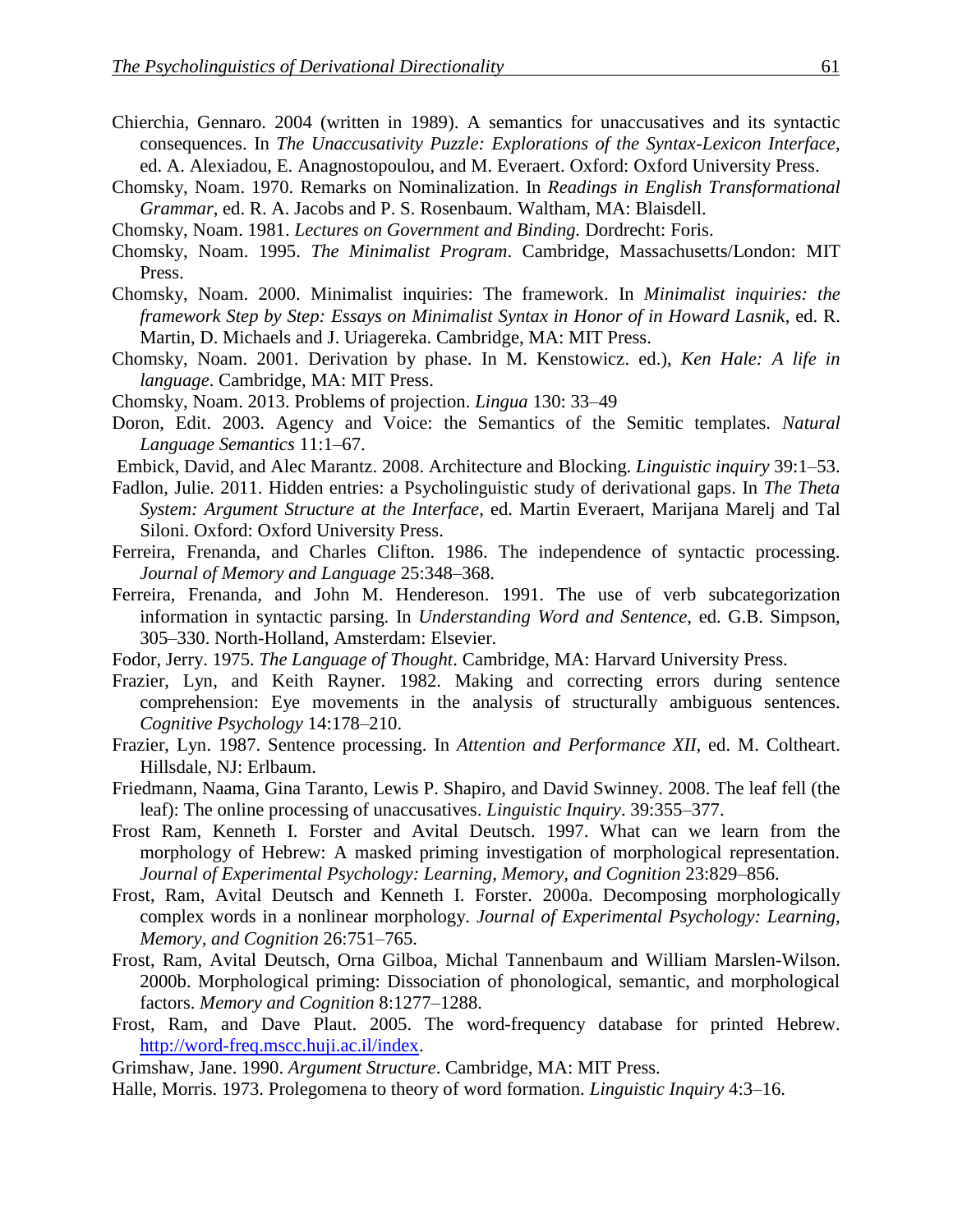- Halle, Morris, and Alec Marantz. 1993. Distributed morphology and the pieces of inflection. In *The view from Building 20: Essays in linguistics in honor of Sylvain Bromberger*, ed. K. Hale and S.J Keyser*.* Cambridge, MA: MIT Press.
- Harley, Heidi. 1995. *Subjects, Events, and Licensing*. PhD dissertation, MIT
- Horvath, Julia, and Tal Siloni. 2008. Active lexicon: Adjectival and verbal passives. In *Generative Approaches to Hebrew Linguistics*, ed. G. Danon, S. Armon-Lotem, and S. Rothstein. Amsterdam: John Benjamins Publishers.
- Horvath, Julia, and Tal Siloni. 2011. Causatives across Components. *Natural Language and Linguistic Theory*. 29:657–704.
- Horvath, Julia, and Tal Siloni. to appear. The thematic phase and the architecture of grammar. In *Concepts, Syntax and their Interface*, ed. M. Everaert, M. Marelj, E. Reuland, and T. Siloni*.* Cambridge, MA: MIT Press.
- Jackendoff, Ray. 1975. Morphological and Semantic Regularities in the Lexicon. *Language* 51:639–67.
- Jaeggli, Osvaldo A. 1986. Passive. *Linguistic Inquiry* 17:587–622.
- Kay, Paul, and Willett Kempton. 1984. What is the Sapir-Whorf-Hypothesis?. *American Anthropologist* 86:65–79.
- Koontz-Garboden, Andrew. 2009. Anticausativization. *Natural Language and Linguistic Theory*  27:77–138.
- Kratzer, Angelika. 2000. Building statives. *Berkeley Linguistic Society* 26:385–399.
- Kratzer, Angelika. 2004. Building resultatives. In *Event arguments in syntax, semantics, and discourse*, ed. C. Maien-born and A. Wllstein-Leisten. Tübingen: Niemeyer.
- Lee, Jiyeon, and Cynthia K. Thompson. 2011. Real-time production of unergative and unaccusative sentences in normal and agrammatic speakers: An eyetracking study. *Aphasiology* 25:813–825.
- Levin, Beth, and Malka Rappaport. 1995. *Unaccusativity at the syntax-lexical semantics interface*. Cambridge, MA: MIT Press.
- Manzini, Rita. 1983. On control and control theory. *Linguistic Inquiry* 14:421–467.
- Marantz, Alec. 1997. No escape from syntax: Don't try morphological analysis in the privacy of your own lexicon. In *Proceedings of the 21st Annual Penn Linguistics Colloquium*, ed. A. Dimitriadis and L. Siegel. Philadelphia: University of Pennsylvania.
- Marantz, Alec. 2007. Phases and words. In *Phases in the theory of grammar*, ed. S.H Choe. Seoul: Dong In.
- Meltzer, Aya, and Tal Siloni. 2013. Unaccusativity in Hebrew*.* In *Encyclopedia of Hebrew Languages and Linguistics.* Brill.
- McQueen, James M., and Ann Cutler, A. 1998. Morphology in word recognition. In *Handbook of morphology*, ed. A. Spencer and A.M. Zwicky. Oxford: Blackwell Publishers.
- Neeleman, Ad and Hans Van de Koot. 2011. The linguistic Expression of Causation. In *The theta system: Argument Structure at the Interface*, ed. M. Everaert ,M. Marelj and T. Siloni. Oxford: Oxford University Press.
- Parsons, Terence. 1990. *Events in the semantics of English: A study in subatomic semantics*. Cambridge, MA: MIT Press.
- Perlmutter, David. M. 1978. Impersonal passives and the Unaccusative Hypothesis. In *Proceedings. of the 4th Annual Meeting of the Berkeley Linguistics Society*, 157–189. UC, Berkeley.
- Pesetsky, David. 1982. *Paths and Categories*. PhD Dissertation, MIT.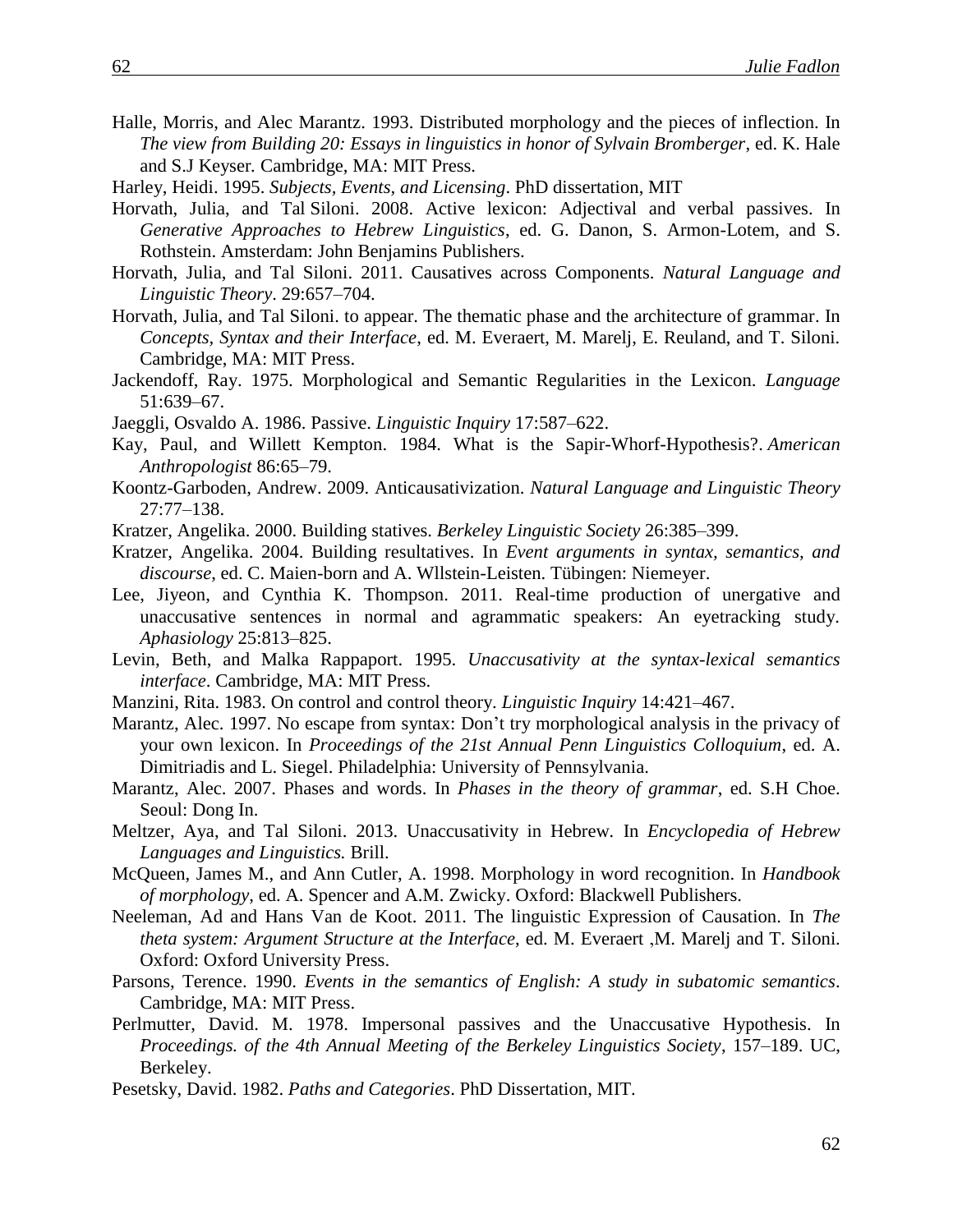Pesetsky, David. 1995. *Zero syntax: Experiencers and cascades*. Cambridge MA: MIT Press.

- Pinker, Steven. 1994. *The language instinct: The new science of language and mind*. Penguin Science**.**
- Pritchett, Bradley L. 1988. Garden path phenomena and the grammatical basis of language processing. *Language* 64:539–576.
- Pritchett, Bradley L. 1992. *Grammatical competence and parsing performance*. Chicago: Chicago University Press.
- Ramchand, Gillian C. 2006. *Verb meaning and the lexicon: A first phase syntax*. Unpublished manuscript, Universitetet i Tromsø.
- Rappaport-Hovav, Malka, and Beth Levin. 2011. Lexicon uniformity and the causative alternation. In *The Theta system: Argument structure at the interface*, ed. Everart, Martin, M. Marelj and T. Siloni. Oxford: Oxford University Press.
- Reinhart, Tanya. 1991. Lexical properties of ergativity. Lecture presented at the conference on Lexical Structure, Utrecht.
- Reinhart, Tanya. 1996. Syntactic effects of lexical operations: Reflexives and unaccusatives. In *OTS Working papers in Linguistics*, TL-97-002, University of Utrecht.
- Reinhart, Tanya. 2000. The theta system: syntactic realization of verbal concepts. In *OTS working papers in linguistics*, TL-00-01, University of Utrecht.
- Reinhart, Tanya. 2002. The theta system: an Overview. *Theoretical Linguistics* 28:229–290.
- Reinhart, Tanya, and Tal Siloni. 2003. Thematic arity operations and parametric variations. Unpublished manuscript, UiL-OTS and Tel-Aviv University.
- Reinhart, Tanya, and Tal Siloni. 2004. Against the unaccusative analysis of reflexives. In *The Unaccusativity Puzzle: Explorations of the Syntax–Lexicon Interface*, ed. A. Alexiadou, E. Anagnostopoulou, and M. Everaert. Oxford: Oxford University Press.
- Reinhart, Tanya and Tal Siloni. 2005. The lexicon-syntax parameter: reflexivization and other arity operations*. Linguistic Inquiry* 36:389–436.
- Reinhart, Tanya. 2010. The theta system: Unaccusative and experiencer derivations. Unpublished manuscript.. Revised by Tal Siloni.
- Shetreet, Einat, Naama Friedmann and Uri Hadar. 2010. The neural correlates of linguistic distinctions: Unaccusative and unergative verbs. *Journal of Cognitive Neuroscience* 22:2306–2315.
- Shlonsky, Ur. 1997. Clause structure and word order in Hebrew and Arabic: An essay in comparative Semitic syntax. New York: Oxford University press.
- Siloni, Tal. 2002. Active lexicon. *Theoretical Linguistics* 28:383–400.
- Siloni, Tal. 2009. Systematic gaps in nominalization: Active lexicon. Lecture presented at the conference on atoms and laws of the Noun Phrase, Utrecht*.*
- Sorace, Antonella. 1995. Acquiring linking rules and argument structures in a second language: The unaccusative/unergative distinction. *The current state of interlanguage: Studies in Honor of William E. Rutherford*, 153–175. Amsterdam: John Benjamins Publishing Company.
- Sorace, Antonella. 2000. Gradients in auxiliary selection with intransitive verbs. *Language* 76:859–890.
- Sperber, Dan, and Deirdre Wilson. 1997. The mapping between the mental and the public lexicon. In *Thought and language*, ed. P. Carruthers and J. Boucher. Cambridge: CUP.
- Schäfer, Florian. 2009. The Causative Alternation. *Language and Linguistics Compass* 3:641– 681.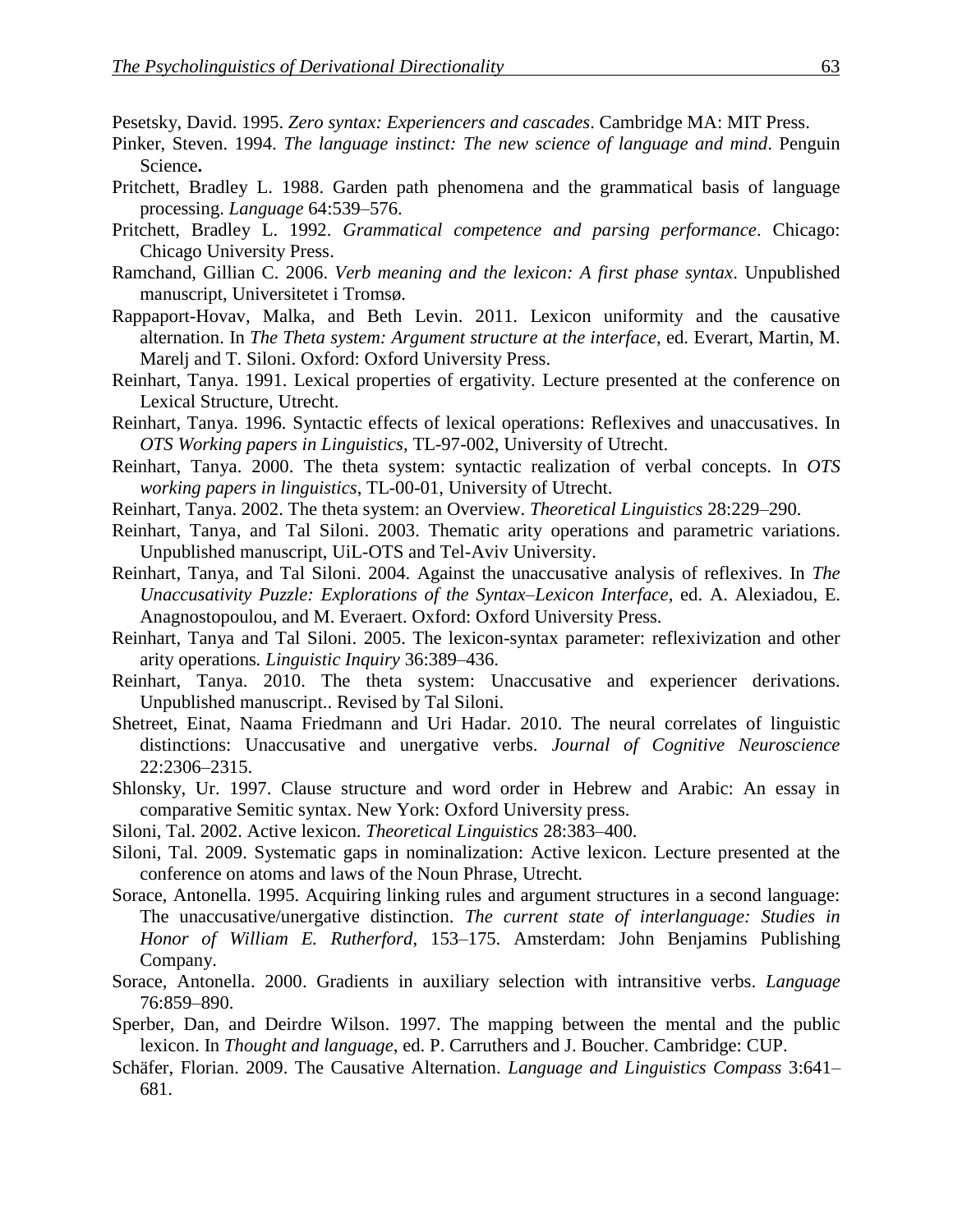- Stockall, Linnaea, and Alec Marantz. 2006. A single route, full decomposition model of morphological complexity: MEG evidence. *The Mental Lexicon* 1:85–123.
- Van Valin, Robert. D. Jr. 1990. Semantic parameters of split intransitivity. *Language* 66:221–60.
- Williams, Edwin. 1985. PRO and the subject of NP. *Natural Language and Linguistic Theory*  3:297–315.
- Wolff, Phillip. 2003. Direct causation in the linguistic coding and individuation of causal events. *Cognition* 88:1–48.

### Experimental condition Transitive Unaccusative No. of shared phonemes (SP) Translation simplex-complex rikex hitrakex 5 softened ximem hitxamem 5 heated kerer hitkarer 4 cooled lixlex hitlaxlex 4 soiled saraf nisraf 4 burned motet hitmotet 4 collapsed kimet hitkamet 5 wrinkled patax niftax 3 opened saxaf nisxaf 4 swept cinen hictanen 5 chilled s savar nis bar 3 broke pizer hitpazer 5 scattered complex-simplex hicmiax camax 4 grew hir'id ra'ad 3 trembled hifriax parax 3 blossomed /blew hikpi kafa 1 froze hitbia tava 2 drowned hinbit navat 2 sprouted hizrim zaram 2 poured/flowed he'if af 2 flew higbir gavar 2 rose hiv'ir ba'ar 1 burnt (arson) heni'a na 2 moved hirtit ratat 2 vibrated simplex-simplex kiba kava 2 turned-off sikex saxax 3 alleviated hidlik nidlak 4 turned-on complex-complex hixs il nixs al 3 tripped he'erim ne'eram 4 stacked hifsik nifsak 4 stopped

### **Appendix A: verbs used in experiment 1**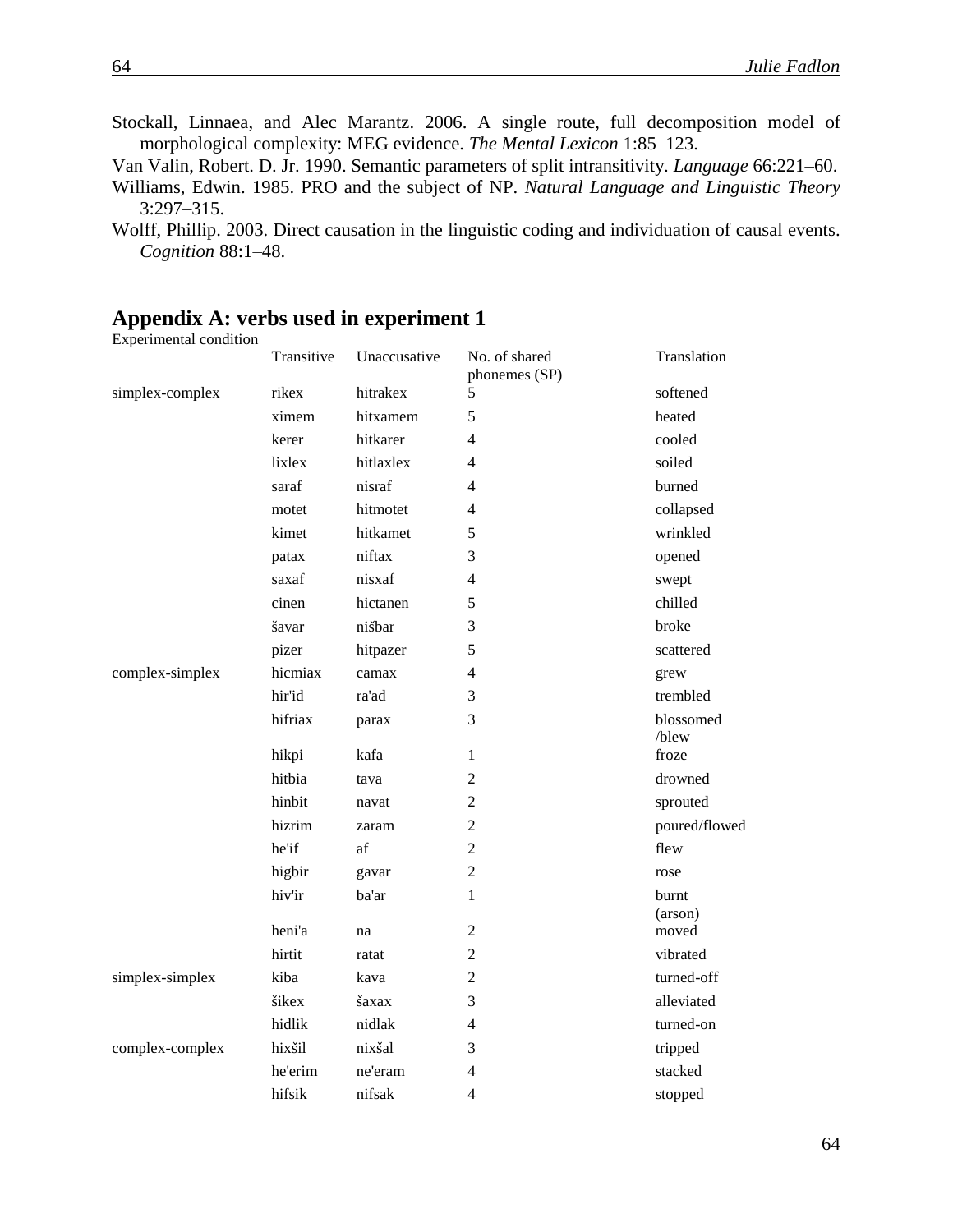| hirtiy  | nirtay  |                | made/got-wet         |
|---------|---------|----------------|----------------------|
| he'elim | ne'elam | 4              | made/<br>vanished    |
| hixxid  | nixxad  | 3              | made/got-<br>extinct |
| hixliš  | nexlaš  | 3              | weakened             |
|         |         | Average: 3.265 |                      |

|          | Phonological control condition |                |                                   |           |                                |                |                               |
|----------|--------------------------------|----------------|-----------------------------------|-----------|--------------------------------|----------------|-------------------------------|
| prime    | target                         | <b>SP</b>      | Experimental<br>SP/<br>control SP | prime     | target                         | <b>SP</b>      | Experimental<br>SP/control SP |
| hitrakex | tarak<br>'slammed'             | 4              | 1.25                              | rikex     | nikrax<br>'got-wrapped'        | 3              | 1.6666667                     |
| hitxamem | tixem<br>'delimited'           | 4              | 1.25                              | ximem     | nitxam<br>'delimited'          | 3              | 1.6666667                     |
| hitkarer | kiter<br>'griped'              | 5              | 0.8                               | kerer     | herik<br>'emptied'             | 3              | 1.3333333                     |
| lixlex   | hitxalxel<br>'shuddered'       | $\overline{4}$ | $\mathbf{1}$                      | hitlaxlex | xilxel<br>'seeped'             | 4              | $\mathbf{1}$                  |
| saraf    | nifras<br>'spread'             | $\overline{4}$ | $\mathbf{1}$                      | nisraf    | našar<br>'fell'                | 3              | 1.3333333                     |
| motet    | hemit<br>'killed'              | $\mathfrak{Z}$ | 1.333333                          | hitmotet  | timtem<br>'soddened/muddled'   | $\overline{4}$ | $\mathbf{1}$                  |
| kimet    | hemtik<br>'sweetened'          | 5              | $\mathbf{1}$                      | hitkamet  | katam<br>'sniped'              | 4              | 1.25                          |
| patax    | pite'ax<br>'developed'         | $\overline{4}$ | 0.75                              | niftax    | nafax<br>'blew'                | 4              | 0.75                          |
| nisxaf   | nise'ax<br>'formulated'        | 5              | 0.8                               | saxaf     | hexsif<br>'made/became-silver' | 3              | 1.3333333                     |
| hictanen | henec<br>'buded'               | 4              | 1.25                              | cinen     | hitnocec<br>'glittered'        | 4              | 1.25                          |
| šavar    | biser<br>'announced'           | $\mathbf{1}$   | $\mathfrak{Z}$                    | nišbar    | našav<br>'blew'                | 3              | $\mathbf{1}$                  |
| hitpazer | pirez<br>'demilitarized'       | 5              | $\mathbf{1}$                      | pizer     | hefriz<br>'exaggerated'        | 4              | 1.25                          |
| hicmiax  | maxac<br>'smite'               | $\overline{4}$ | $\mathbf{1}$                      | camax     | hexmic<br>'made-sour' 'missed' | 3              | 1.3333333                     |
| hir'id   | hera<br>'worsened'             | $\mathfrak{2}$ | 1.5                               | ra'ad     | he'edir<br>'glorified'         | $\mathfrak{2}$ | 1.5                           |
| hifriax  | hefer<br>'violated'            | 3              | $\mathbf{1}$                      | parax     | rixef<br>'hovered'             | $\overline{c}$ | 1.5                           |
| hikpi    | paka<br>'burst'                | $\overline{2}$ | 0.5                               | kafa      | hifki'a<br>'expropriated'      | 3              | 0.3333333                     |
| tava     | hiv'it<br>'terrified'          | $\overline{2}$ | $\mathbf{1}$                      | hitbia    | hibit<br>'looked'              | 4              | 0.5                           |
| hinbit   | heniv<br>'yielded'             | $\overline{2}$ | $\mathbf{1}$                      | navat     | nitev<br>'directed'            | 3              | 0.6666667                     |
| hizrim   | ramaz<br>'hinted'              | $\mathfrak{2}$ | $\mathbf{1}$                      | zaram     | nirmaz<br>'got/was hinted'     | 4              | 0.5                           |
| af       | hofi'a                         | $\overline{2}$ | $\mathbf{1}$                      | he'if     | afa                            | $\overline{2}$ | $\mathbf{1}$                  |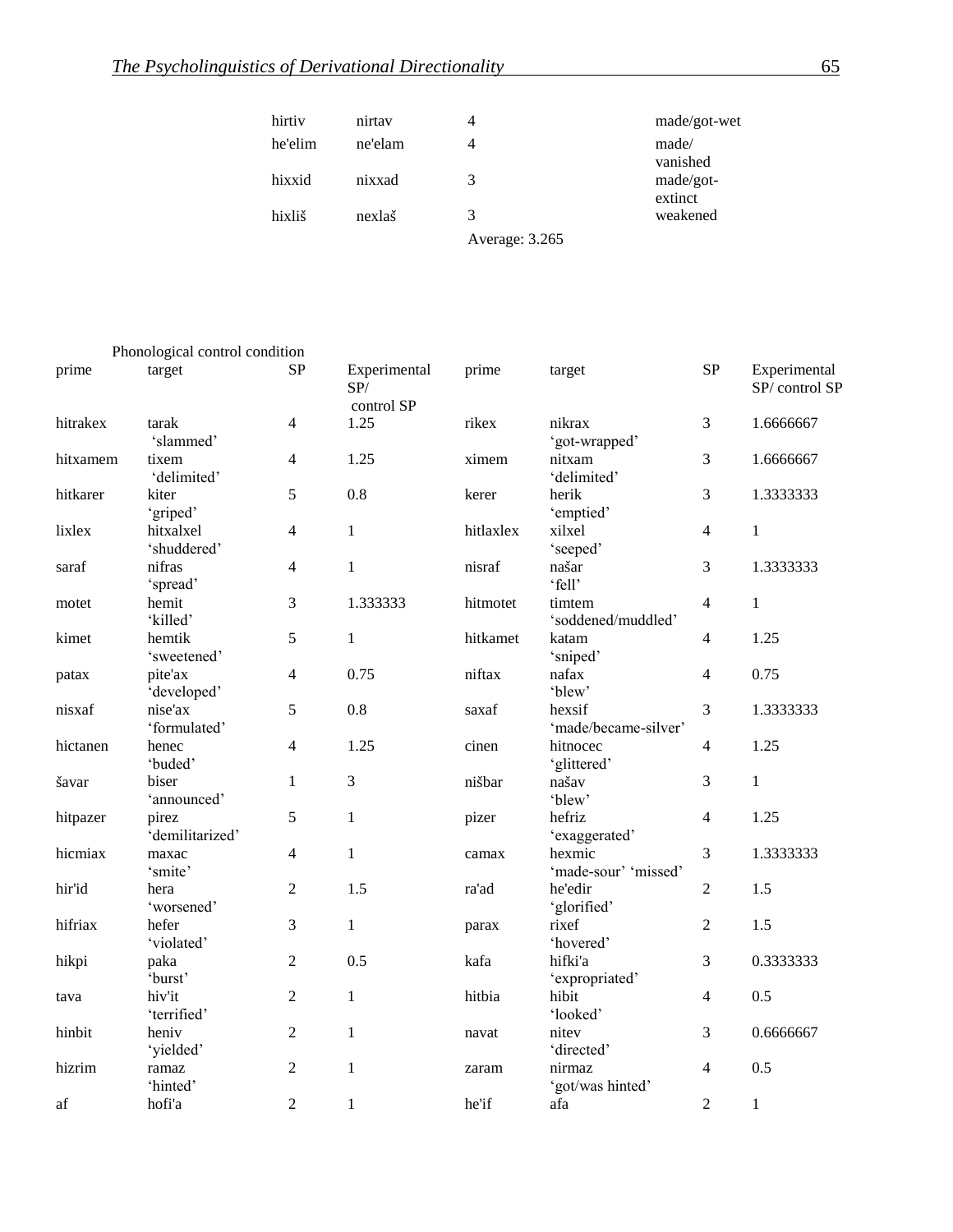|         | 'appeared'               |                |              |         | 'baked'                                 |                |              |
|---------|--------------------------|----------------|--------------|---------|-----------------------------------------|----------------|--------------|
| gavar   | hivrig<br>'screwed'      | 3              | 0.666667     | higbir  | higiv<br>'responded'                    | 3              | 0.6666667    |
| hiv'ir  | hebi'a<br>'expressed'    | $\overline{2}$ | 0.5          | ba'ar   | her'iv<br>'starved'                     | 2              | 0.5          |
| na      | ne'ena<br>'got-answered' | $\overline{2}$ | $\mathbf{1}$ | heni'a  | ana<br>'answered'                       | 3              | 0.6666667    |
| ratat   | hetir<br>'allowed'       | $\overline{2}$ | $\mathbf{1}$ | hirtit  | viret<br>'intercepted/shot-<br>down'    | 3              | 0.6666667    |
| kiba    | baka<br>'got-cleaved'    | 3              | 0.666667     | kava    | nikva<br>'pooled'                       | 3              | 0.6666667    |
| šaxax   | ninšax<br>'got-bitten'   | 3              | $\mathbf{1}$ | šikex   | xašak<br>'desired'                      | 4              | 0.75         |
| hidlik  | nilkad<br>'got-trapped'  | $\overline{4}$ | $\mathbf{1}$ | nidlak  | hiklid<br>'rusted'                      | 4              | $\mathbf{1}$ |
| nixšal  | nixeš<br>'guessed'       | 3              | $\,1$        | hixšil  | hexiš<br>'speed-up'                     | 4              | 0.75         |
| ne'eram | hitna'er<br>'shaked-off' | $\overline{4}$ | $\mathbf{1}$ | he'erim | hi'ir<br>'waked'                        | 4              | $\mathbf{1}$ |
| nifsak  | fikses<br>'faxed'        | $\overline{4}$ | $\mathbf{1}$ | hifsik  | hikif<br>'orbited'                      | 4              | $\mathbf{1}$ |
| hirtiv  | hitiv<br>'made-well'     | $\overline{4}$ | $\mathbf{1}$ | nirtav  | viter<br>'gave-up'                      | $\overline{4}$ | $\mathbf{1}$ |
| he'elim | ho'il<br>'availed'       | $\overline{4}$ | 1            | ne'elam | hil'im<br>'made-vanish'                 | 4              | $\mathbf{1}$ |
| hixxid  | nidxa<br>'rejected'      | 3              | $\mathbf{1}$ | nixxad  | hidi'ax/hedi'ax<br>'rinsed'/'dismissed' | 3              | $\mathbf{1}$ |
| nexlaš  | hišlix<br>'tossed'       | 3              | $\mathbf{1}$ | hixliš  | hexil<br>'implemented'                  | 4              | 0.75         |
|         | Average                  | 3.265          | 1.04         |         |                                         | 3.35           | 0.99         |
|         |                          |                |              |         |                                         |                |              |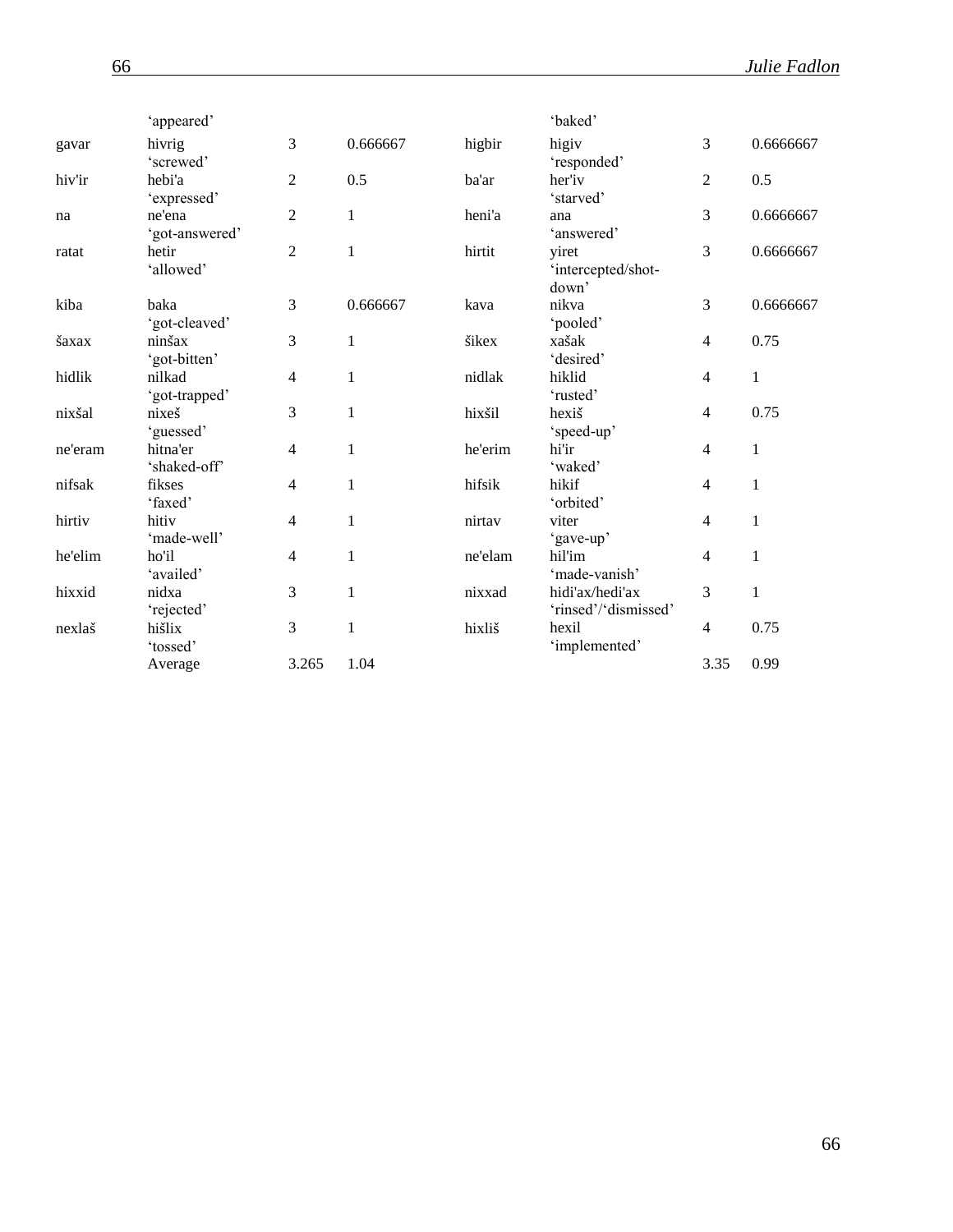### **Appendix B: verbs used in experiment 2**

Experimental condition

|                 | Transitive |                             | Intransitive |                           |
|-----------------|------------|-----------------------------|--------------|---------------------------|
| complex-simplex | hix'is     | 'angered'                   | ragaz        | 'got-angry'               |
|                 | hitbi'a    | 'drowned'                   | šaka         | 'drowned'                 |
|                 | hištik     | 'silenced'                  | nadam        | 'got-silent'              |
|                 | he'if      | 'flew'                      | na           | 'moved'                   |
|                 | hiv'it     | 'scared'/'frightened'       | yara         | 'feared'                  |
|                 | hicit      | 'burned' (arson)            | ba'ar        | 'burned'                  |
|                 | herkid     | 'made-dance'                | zaz          | 'moved'                   |
|                 | hexliš     | 'weakened'                  | rafa         | 'got-limp'                |
|                 | hidgiš     | 'emphasized'                | balat        | 'got-                     |
|                 | hirgiz     | 'annoyed'                   | ka'as        | prominent'<br>'got-angry' |
|                 | heni'a     | 'moved'                     | zaz          | 'moved'                   |
| complex-complex | hidhim     | 'amazed'                    | hitrashem    | 'got-<br>impressed'       |
|                 | hirgiz     | 'annoyed'                   | hit'acben    | 'got-<br>irritated'       |
|                 | higšim     | 'realized'/'fulfilled'      | hitmameš     | 'realized'                |
|                 | he'ir      | 'waked'                     | hikic        | 'wakened'                 |
|                 | hirgil     | 'habituated'                | histagel     | 'habituated'              |
|                 | hitiš      | 'exhausted'/'tired'         | hit'ayef     | 'got-tired'               |
|                 | hitmiha    | 'surprisingly<br>astounded' | hitpale      | 'wondered'                |
|                 | hiv'ir     | 'burned'(arson)             | hitlahet     | 'heated'                  |
|                 | hifxit     | 'lessened'                  | hitma'et     | 'diminished'              |
|                 | hishpric   | 'sprayed'                   | nitaz        | 'got-<br>sprayed'         |
| simplex-simplex | cimcem     | 'reduced'                   | paxat        | 'decreased'               |
|                 | šamat      | 'dropped'                   | nafal        | 'fell'                    |

#### Control condition

| Prime   | Target   |
|---------|----------|
| hixnis  | patar    |
| hivlig  | hitromem |
| piter   | hitlabeš |
| hiflig  | hara     |
| hexlif  | histaben |
| pina    | nislax   |
| patax   | hitxalef |
| hivtiax | axal     |
| pica    | amad     |
| kilel   | higniy   |
|         |          |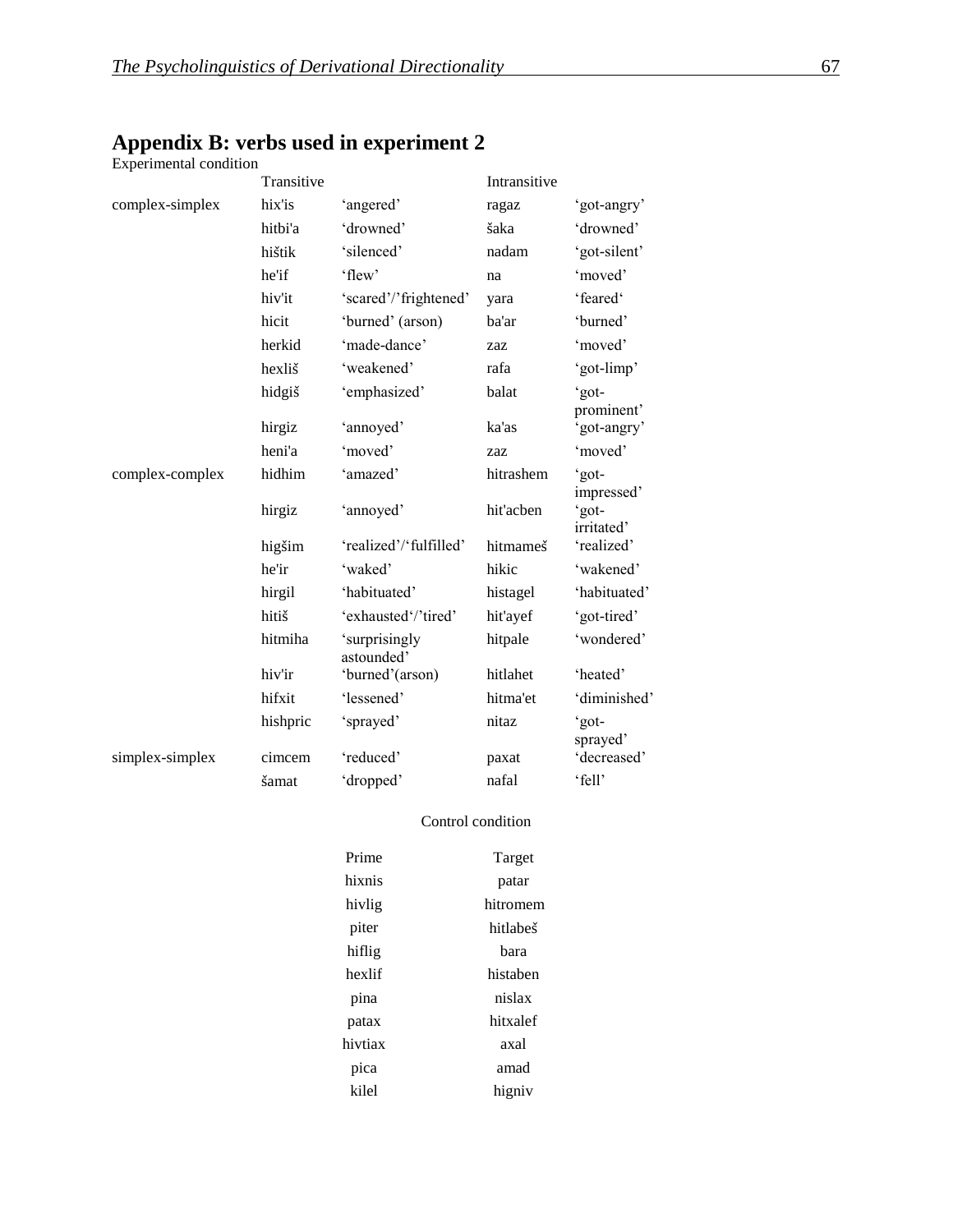| gila       | nirtav      |  |  |
|------------|-------------|--|--|
| hinif      | hevi        |  |  |
| bilbel     | yašav       |  |  |
| hisbir     | hitga'age'a |  |  |
| pileg      | halax       |  |  |
| hikdiš     | hista'er    |  |  |
| liben      | histapek    |  |  |
| xalaf      | hexdir      |  |  |
| hishtaxrer | hitmid      |  |  |
| ganav      | hicmid      |  |  |
| rac        | hoši'a      |  |  |
| hitlahev   | pizer       |  |  |
| hitpana    | rikex       |  |  |
| hitgareš   | hisgir      |  |  |
| hitkarev   | himci       |  |  |
| mica       | hishki'ax   |  |  |
| hitmaked   | ina         |  |  |
| hitrageš   | ciyec       |  |  |
| parax      | hicmi       |  |  |
| xava       | naval       |  |  |
| gar        | himit       |  |  |
| paca       | hexmi       |  |  |
| nam        | hivrig      |  |  |
| yaraš      | hirdim      |  |  |
|            |             |  |  |